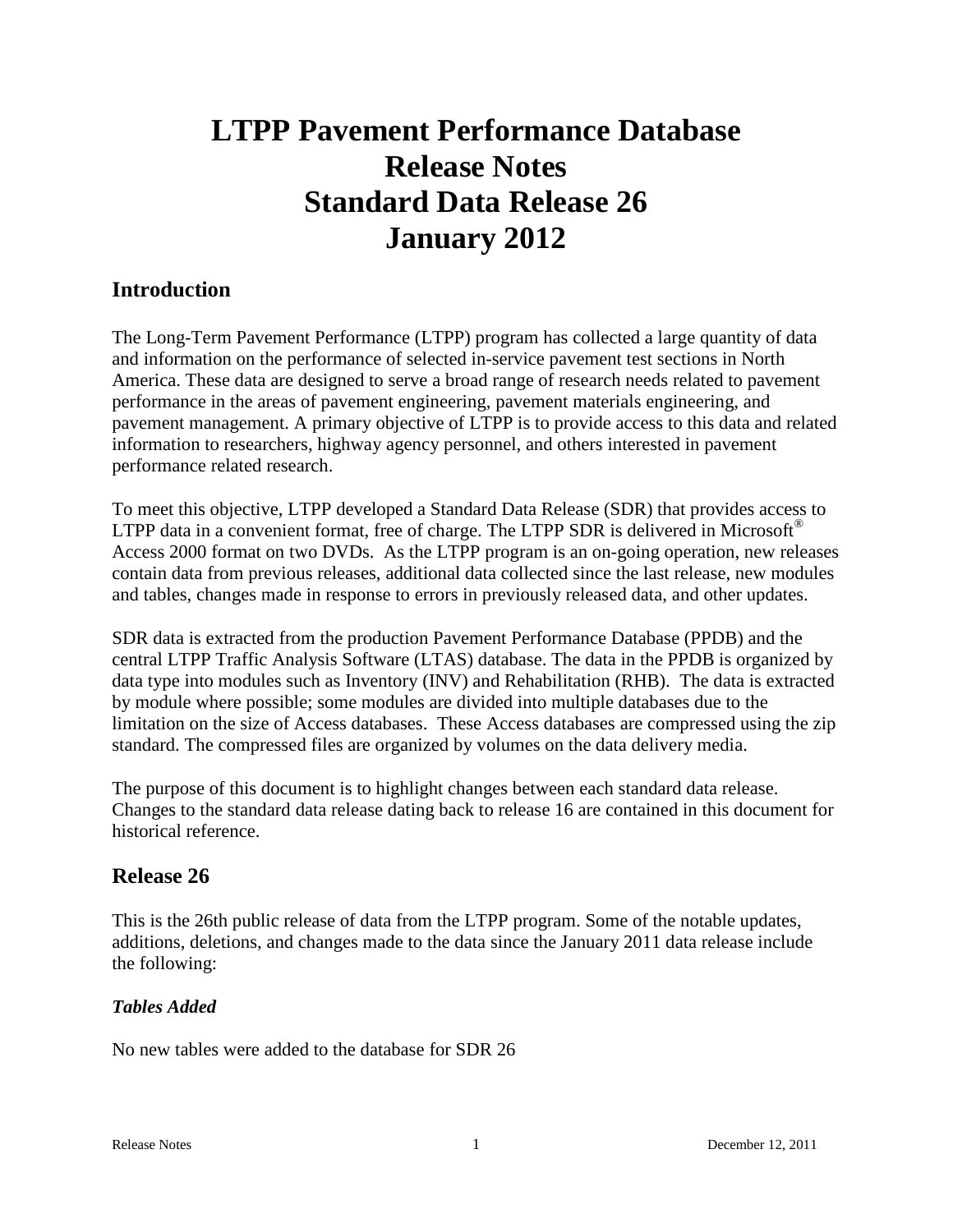#### *Tables Excluded*

Problems were found with the Ohio DLR data that warranted excluding the data from this release. All of the DLR data on AC surfaces were from Ohio, and as a result, the AC DLR tables are not populated for SDR 26, and have therefore been excluded. These excluded tables are:

- DLR\_LVDT\_CONFIG\_AC
- DLR\_LVDT\_TRACE\_SUM\_AC
- DLR\_MASTER\_AC
- DLR\_PRESSURE\_CONFIG\_AC
- DLR\_PRESSURE\_TRACE\_SUM\_AC
- DLR\_STRAIN\_CONFIG\_AC
- DLR\_STRAIN\_TRACE\_SUM\_AC

There are several LTAS tables that were previously included that have been excluded because they did not contain data of interest to users. These tables are:

- ESAL\_PER\_VEH
- STAT\_QC\_A\_AX
- STAT QC A AX 9 DD
- STAT\_QC\_BC\_AX
- STAT AC BC SPACE
- STAT\_QC\_GVW\_9\_DD
- COMP\_CL\_CT
- COMP\_WT\_CT
- COMP\_AX
- COMP\_GVW
- ESAL FACTOR SN 5 PT 2 5

#### *Other Notes*

#### RHB\_CMRAP\_COMBINED\_AC, RHB\_CMRAP\_LAB\_AGED\_AC, and

RHB\_CMRAP\_MIX\_PROP are included in the release for the first time. Although these tables have existed for some time now, they had not previously been populated, and were therefore not included in the Standard Data Release. There is now one record in each of these tables.

DD\_VOL was included in the LTAS database for the first time. This table contains the accepted daily volume records.

The TST PC03 data has again been updated with new information provided by the lab. The new data is primarily retests of previously tested cores.

The SURVEY\_WIDTH fields in the MON\_DIS\_\* tables have been updated, and are now effectively complete. There are only a handful of records left with no recorded survey width.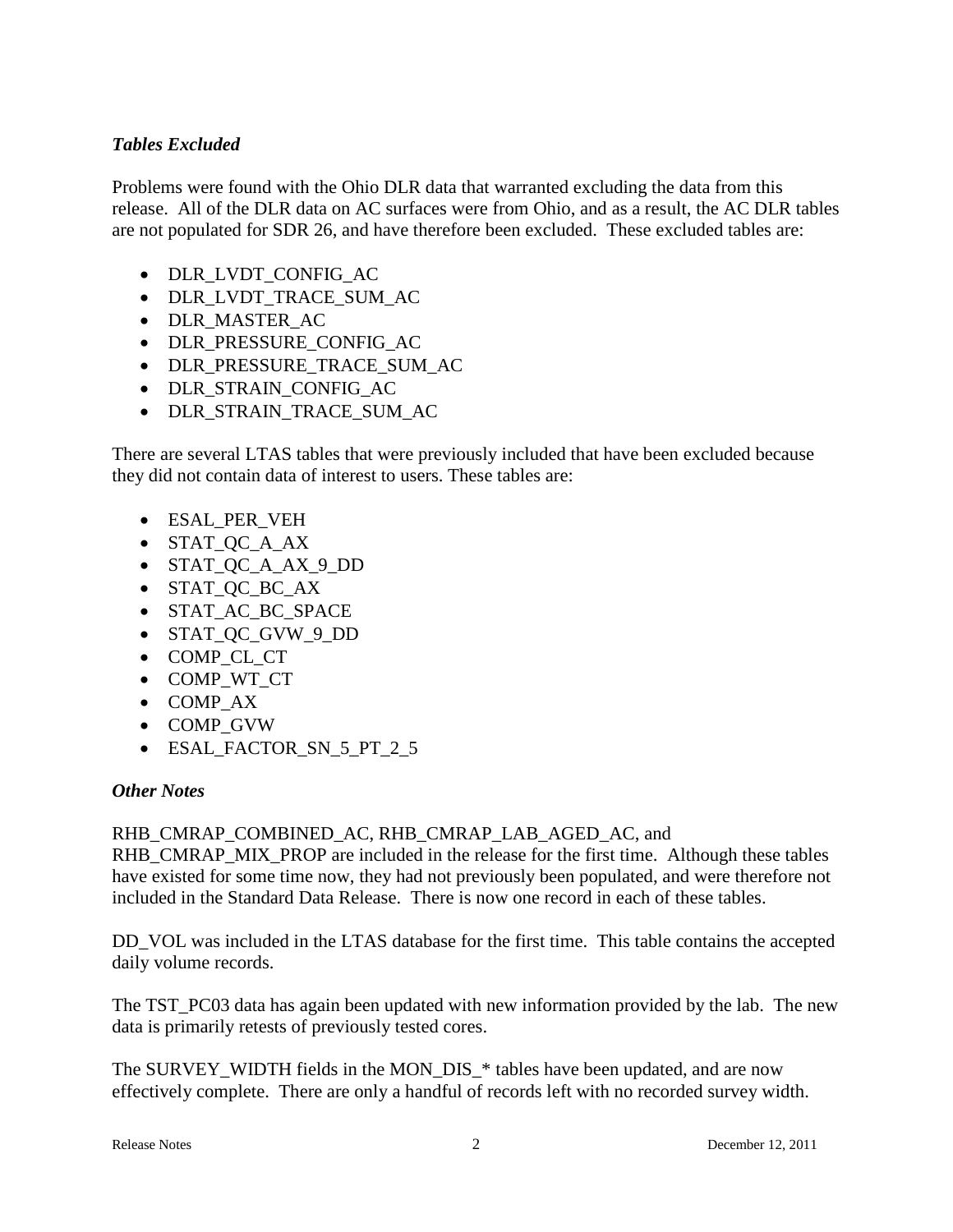The structure of MON\_DIS\_PADIAS\_AC has been significantly altered. The longitudinal cracking has been split into wheelpath and non-wheelpath, and the reflective cracking has been redistributed to either longitudinal or transverse as appropriate. These changes make the structure of this table more compatible with the other distress tables, and allow for easier tracking of changes in distress over time.

LTPPDD, LTPPTD, CODES, and CODETYPES all now contain information for the tables in all five volumes. The LTAS information in the corresponding TRAFFIC tables is still also available separately in LTAS\_Administration on Volume 5 for use as a standalone traffic data set.

# **Release 25**

This is the 25th public release of data from the LTPP program. Some of the notable updates, additions, deletions, and changes made to the data since the January 2010 data release include the following:

## *Tables Added*

Five new TRF\_ESAL tables were added to the PPDB in the TRF module. These tables contain the annual ESAL estimates and computation parameters for the LTPP lane based on traffic monitoring measurements and computed using the 1993 AASHTO Guide for Design of Pavement Structures methodology. Previously, these tables and the associated computation program were contained on the Reference Library disk as part of the ESALCalc utility software that was distributed with the SDR.

- TRF\_ESAL\_AC\_THICK. This table contains the thicknesses and other various properties of the layers in an AC pavement used to calculate ESALs. There may be slight differences between these thicknesses and those in SECTION\_LAYER\_STRUCTURE based on the input needs of the software.
- TRF\_ESAL\_COMPUTED. This table contains the yearly ESAL estimates for each section with an acceptable sample of axle load measurements contained in the LTPP database in the indicated year.
- TRF\_ESAL\_DRAINAGE\_COEFF. This table contains the drainage coefficient for unbound base and subbase layers used in the ESAL calculation and the climate zone that the coefficient is based upon.
- TRF\_ESAL\_INPUTS\_SUMMARY. This is the master table which contains a summary of all of the input data used in the annual ESAL estimate. It includes properties such as pavement type, functional classification, climatic characterizations, and general structural properties.
- TRF\_ESAL\_PCC\_COMP\_THICK. This table contains the values used to compute the value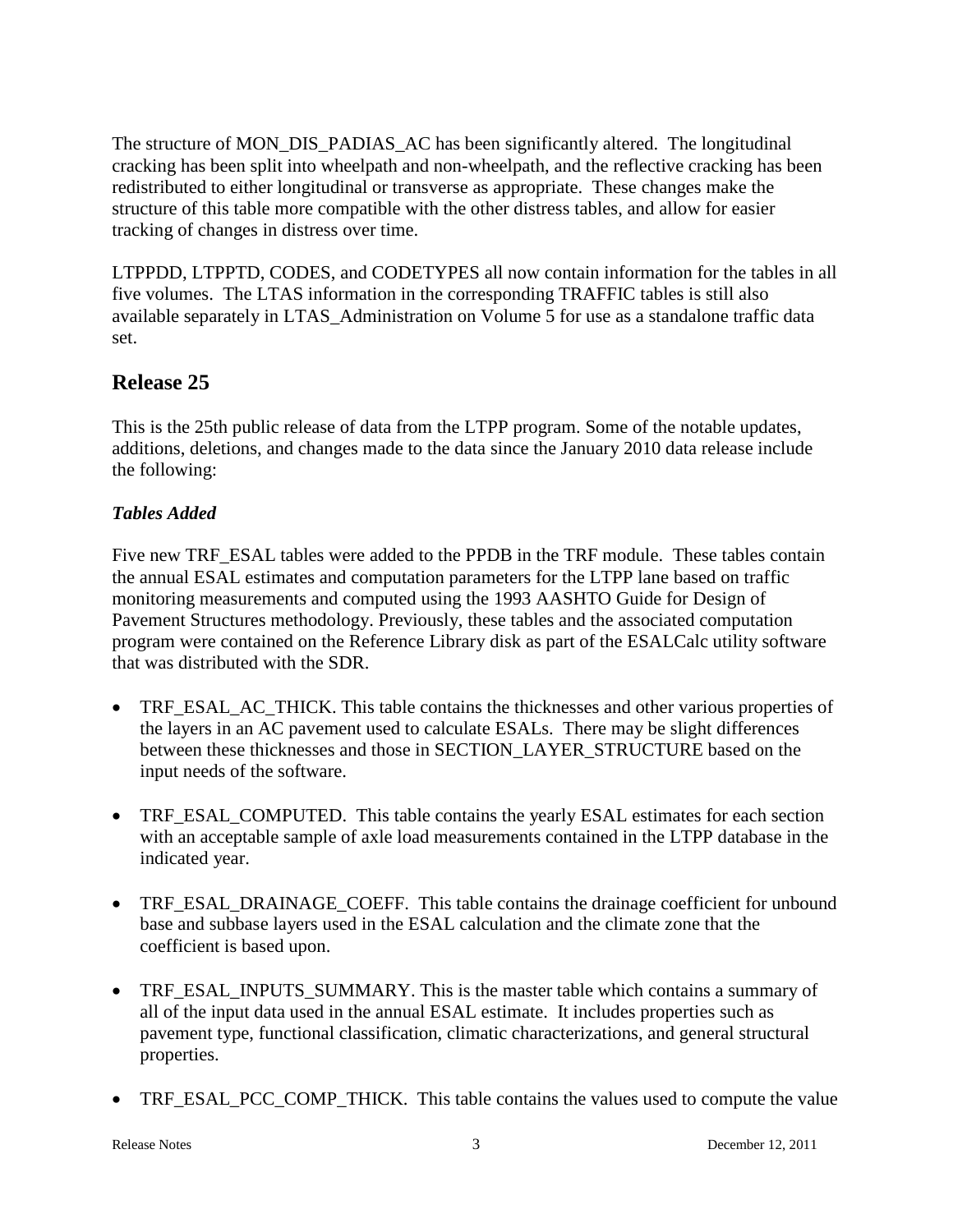of the effective thickness of the PCC layers used in the ESAL calculation. The table includes information on the thickness of multiple PCC layers and whether or not they are bonded.

One new table was added in the LTAS database.

• HH\_CL\_CT. This table contains the hourly classification volumes from classification records primarily for sites included in the SPS Traffic pooled fund for site validation.

#### *Other Notes*

RHB\_ACO\_ SP\_MIX\_PROP is included in the release for the first time. Although this table has existed for some time now, it had not previously been populated, and was therefore not included in the Standard Data Release. There is now one record in this table.

The TST PC03 data has again been updated with new information provided by the lab. This includes some new data not previously available, and some replacement data.

The SURVEY WIDTH fields in the MON DIS \* tables have been updated. However, there are still approximately 700 manual distress surveys from the Southern Region that have not had the SURVEY WIDTH field populated. Data users interested in this missing data should contact LTPP Customer Support Service Center since by the time of this data release this missing data will be available.

Traffic data for all lanes reported to the LTPP program have been added to the LTAS DB. Previously, traffic data for only the LTPP study lane were available.

Data issues significant enough to affect proper interpretation of the DLR data contained in SDR 25 and all previous data releases have been found. LTPP efforts to correct and enhance this data have not been completed. Because of these problems, those wishing to analyze the DLR data should not use the data provided in SDR 25 without first contacting LTPP Customer Support Service Center at [LTPPINFO@dot.gov](mailto:LTPPINFO@dot.gov) to obtain information on identified problems and request corrected data.

## **Release 24**

This is the 24th public release of data from the LTPP program. Some of the notable updates, additions, deletions, and changes made to the data since the January 2009 data release include the following.

#### *Tables Added*

Two new MON\_DRAIN\_PERM tables. These tables contain measurements and calculations made as part of the drainage study undertaken as part of NCHRP project 1-34D and included in the final report – NCHRP report 583 'Effects of Subsurface Drainage on Pavement Performance'.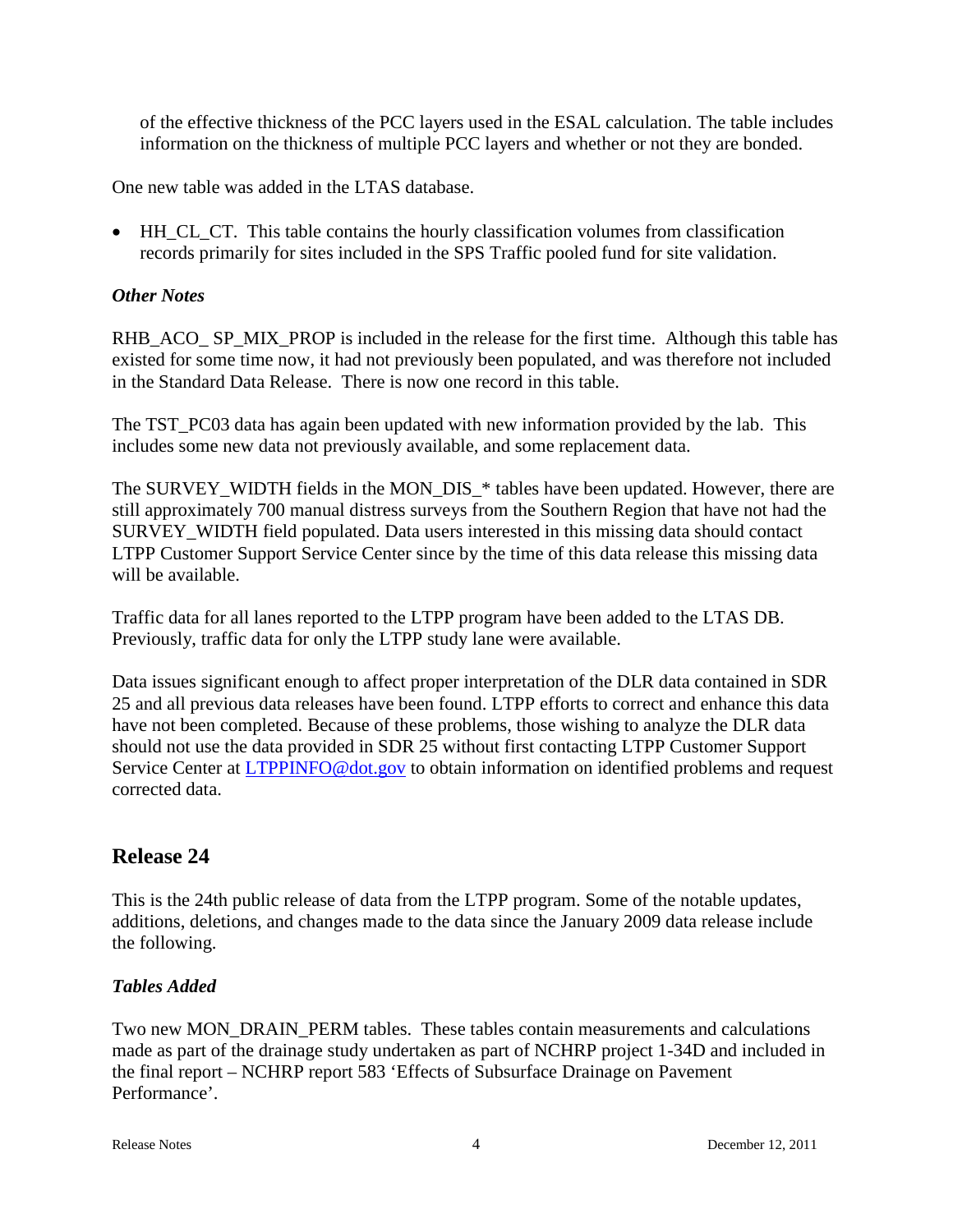- MON DRAIN PERM CALC. This table contains the calculated permeability and other drainage characteristics resulting from NCHRP 1-34D. The values in these new MON\_DRAIN tables were taken from the appendices in the report.
- MON DRAIN PERM MEAS. This table contains the field measurements made in support of the permeability calculations conducted as part of NCHRP 1-34D. These values are necessary to get the values in the MON\_DRAIN\_PERM\_CALC table.

Nine new TST\_ESTAR tables. These tables house the newly developed dynamic modulus  $|E^*|$ computed parameter data, which contain the inputs used by the developed Artificial Neural Network (ANN) models as well as the outputs those models created. Dynamic modulus,  $|E^*|$ , is a fundamental property that defines the stiffness characteristic of hot mix asphalt (HMA) mixtures as a function of loading rate and temperature. Details on the models and intermediate calculations can be found in the report *LTPP Computed Parameter: Dynamic Modulus* included on the LTPP Reference Library distributed with the SDR.

- TST\_ESTAR\_MASTER. This is the master linking table for all of the new TST\_ESTAR tables. It contains the information necessary to relate the information in the tables keyed with the ESTAR\_LINK field to the rest of the database.
- TST\_ESTAR\_GSTAR\_CAM\_COEFF. This table contains the coefficients necessary to use the Christensen-Anderson-Marasteanu (CAM) model to predict  $|G^*|$  input values.
- TST\_ESTAR\_GSTAR\_INPUT. This table contains the  $|G^*|$  information used as input to the two G\* based E\* ANN models.
- TST\_ESTAR\_VISC\_MODEL\_COEFF. This table contains the A and VTS values used to generate the input viscosity values.
- TST\_ESTAR\_VISC\_INPUT. This table contains the viscosity values used as input to the two viscosity based |E\*| ANN models.
- TST\_ESTAR\_VOLUM\_INPUT. This table contains the volumetric data (VMA and VFA) used in the  $|G^*|$  and viscosity based  $|E^*|$  ANN models.
- TST\_ESTAR\_MR\_INPUT. This table contains the resilient modulus data used in the resilient modulus based |E\*| ANN model.
- TST\_ESTAR\_MODULUS. This table contains the modulus values predicted by the various  $E^*$  models for a given temperature and frequency. The data in this table is very similar to the data required for input into the MEPDG.
- TST\_ESTAR\_MODULUS\_COEFF. This table contains the Sigmoidal and Shift Factor fitting function coefficients. These values are developed from the modulus values contained in the TST\_ESTAR\_MODULUS tables, and will fail QC if the resulting curve does not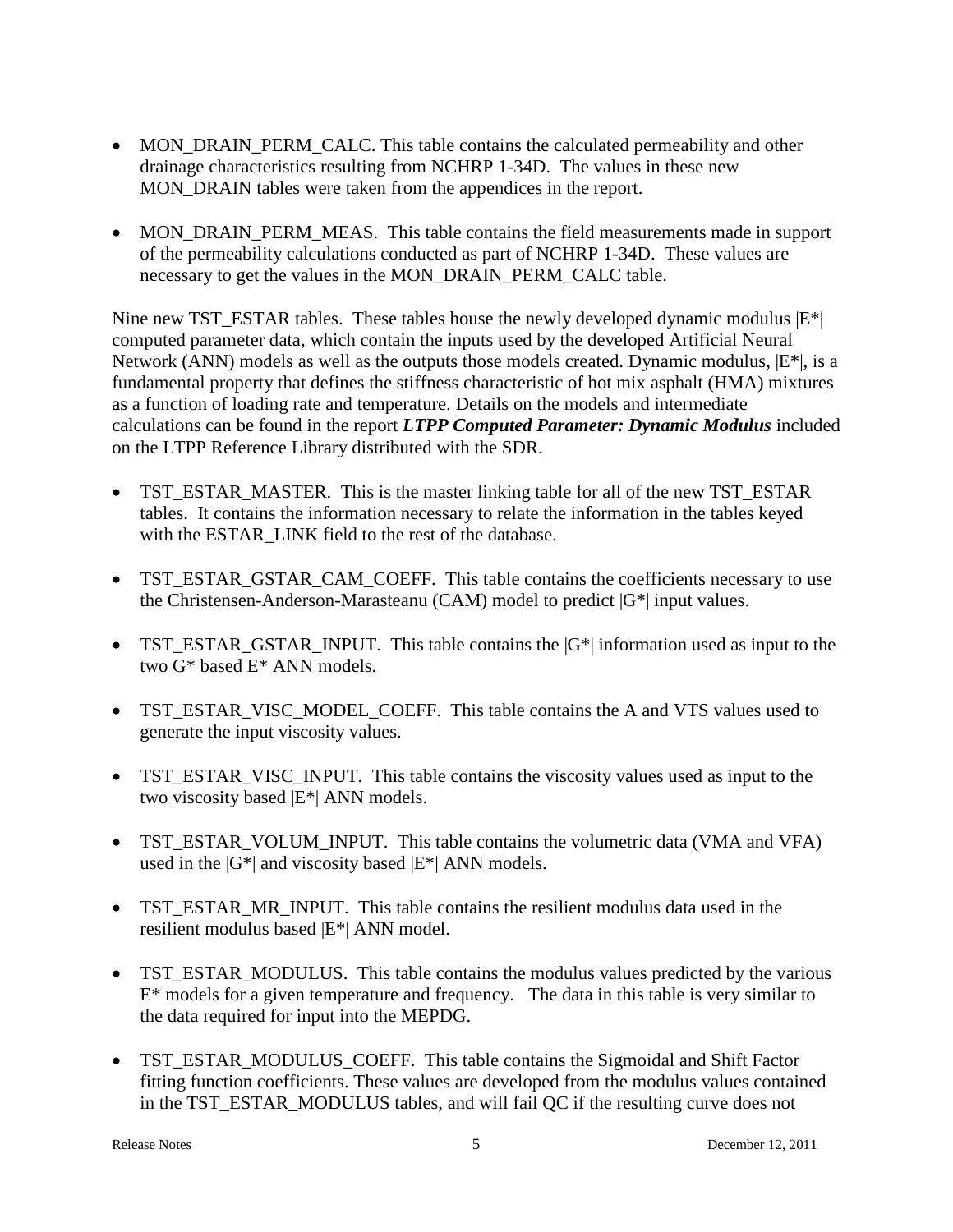match the modulus values well enough.

The LTPP Traffic Analysis database has been added as a separate set of databases. This database contains daily and monthly traffic data used in the annual traffic estimates stored in the pavement performance database, traffic monitoring equipment locations, statistical summaries used in the quality review of traffic data, data errors, and other information used in the traffic data review and analysis procedure. The database is structured as a standalone series of ACCESS databases following the same type of functional structure as the pavement database.

The following tables will be included as part of this new LTAS database:

- COMP AX. This table contains comparison data sets for axle distributions based on 14 days of weight data immediately after a site validation for SPS-1, -2, -5 and -6 sites.
- COMP\_CL\_CT. This table contains comparison data sets for vehicle counts based on 14 days of classification data immediately after a site validation for SPS-1, -2, -5 and -6 sites.
- COMP\_GVW. This table contains comparison data sets for GVW distributions based on 14 days of weight data immediately after a site validation for SPS-1, -2, -5 and -6 sites.
- COMP WT CT. This table contains comparison data sets for vehicle counts based on 14 days of weight data immediately after a site validation for SPS-1, -2, -5 and -6 sites.
- DD\_AX. This table contains daily axle group counts by vehicle class and axle group using the agency's classification scheme.
- DD CL CT. This table contains count data by site, year, month, day, lane, and direction for based on classification data records using the agency's classification scheme.
- DD GVW. This table contains daily GWV data by vehicle class using the agency's classification scheme.
- DD\_WT\_CT. This table contains count data by site, year, month, day, lane, and direction for based on weight data records using the agency's classification scheme.
- ERR\_CL. This table contains a record for each lane and direction by date that was rejected in processing classification data.
- ERR WT. This table contains a record for each type of error encountered for each lane and direction by date while processing weight data.
- ESAL\_FACTOR\_SN\_5\_PT\_2\_5. This table is hard coded with the factors to be used in computing average ESALs per vehicle for the purposes of graphical evaluation of relative changes in loading. The factors are for a flexible pavement with a structural number of 5 and a terminal serviceability of 2.5.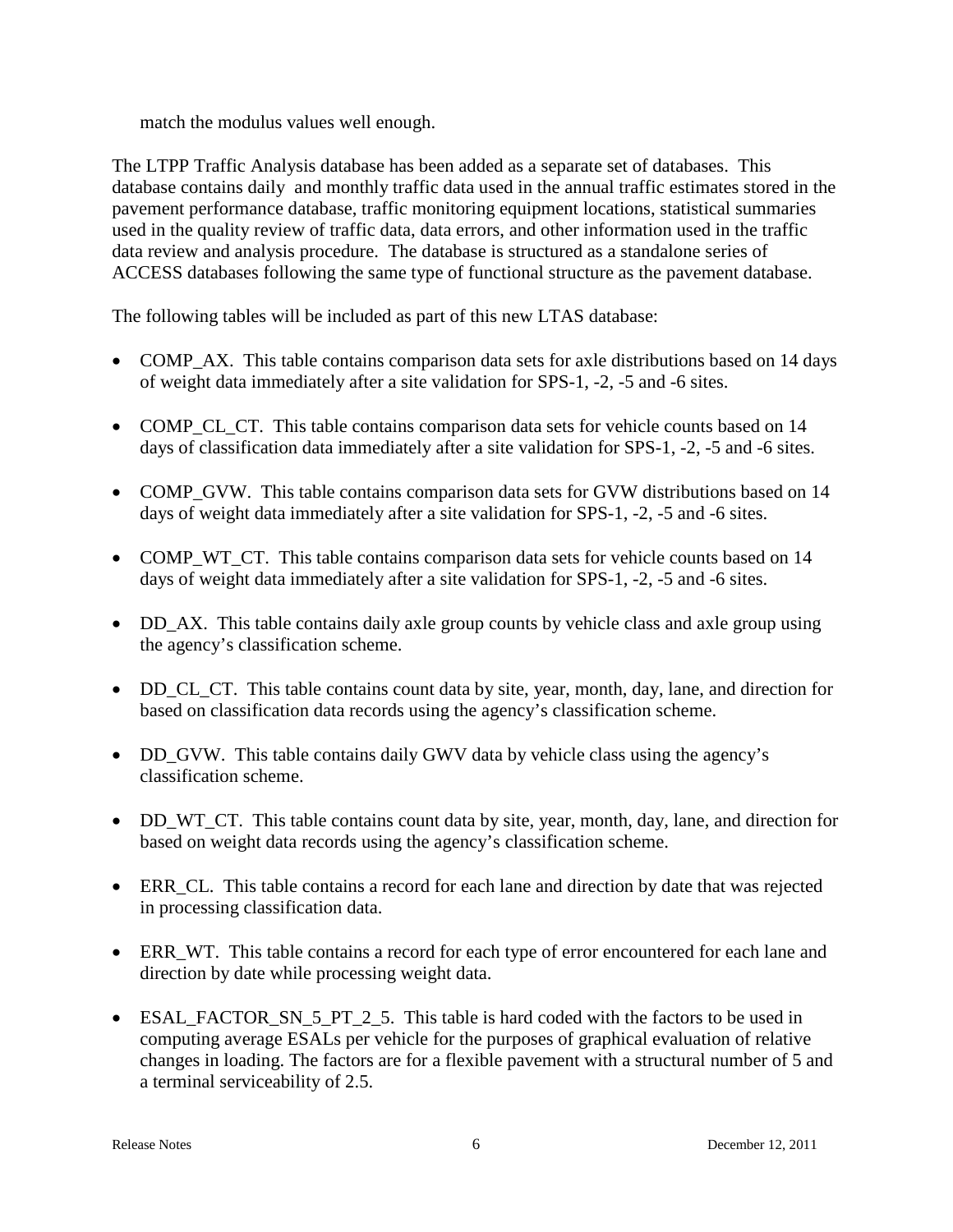- ESAL\_PER\_VEH. This table contains for every site, year, month, lane, direction and vehicle class the average ESALs per vehicle based on the ESAL factors found in ESAL\_FACTOR\_SN\_5\_PT\_2\_5. They\_are used solely for evaluating reasonableness of weight data.
- MM AX. This table contains monthly axle group counts by day of week by vehicle class for buses and trucks using the Traffic Monitoring Guide (TMG) 13-bin scheme.
- MM\_CT. This table contains monthly vehicle class counts summarized separately for weight and class data by day of week using the TMG 13-bin scheme.
- MM\_GVW. This table contains monthly GVW data by day of week by vehicle class for buses and trucks using the TMG 13-bin scheme.
- SHRP INFO. This table describes the relationship between an LTPP section or project and the traffic data collected used as inputs to estimation of pavement loading.
- SITE\_EQUIPMENT\_INFO. This table is used to identify the type of equipment installed and the classification schemes being used with that equipment.
- SPSWIM\_VALIDATION\_INIT. This table contains a listing of all sites being validated by the SPS WIM Pooled Fund Study including date of initial validation
- STAT\_QC\_A\_AX. This table contains first axle weights by site, year, month, day, lane, direction, vehicle class, and axle group using the agency vehicle classification scheme.
- STAT\_QC\_A\_AX\_9\_DD. This table contains average steering axle weights and their standard deviations for all class 9 vehicles as population and for class 9 vehicles weighing 60,000 pounds or more where a class 9 is not necessarily a 5-axle tractor trailer combination.
- STAT QC BC AX. This table contains B-C axle weights by site, year, month, day, lane, direction, and vehicle class using the agency vehicle classification scheme. The B-C axle is axles 2 and 3 from the front of the vehicle separated by 8 feet or less.
- STAT\_QC\_BC\_SPACE. This table contains B-C axle spacing by site, year, month, day, lane, direction and vehicle class using the agency vehicle classification scheme.
- STAT QC GVW 9 DD. This table is used to accumulate gross vehicle weights of class 9 vehicles in kips where a class 9 is not necessarily a 5-axle tractor trailer combination. The data is stored by site, year, month, day, lane and direction.
- TRAFFIC ANALYSIS TRACKER. This table tracks when daily, monthly, and annual summaries and annual estimates were last updated.
- TRAFFIC\_CLASS\_CONVERT\_DATA. This table describes how the agency classes are divided among the TMG 13-bin classification scheme being used for LTPP reporting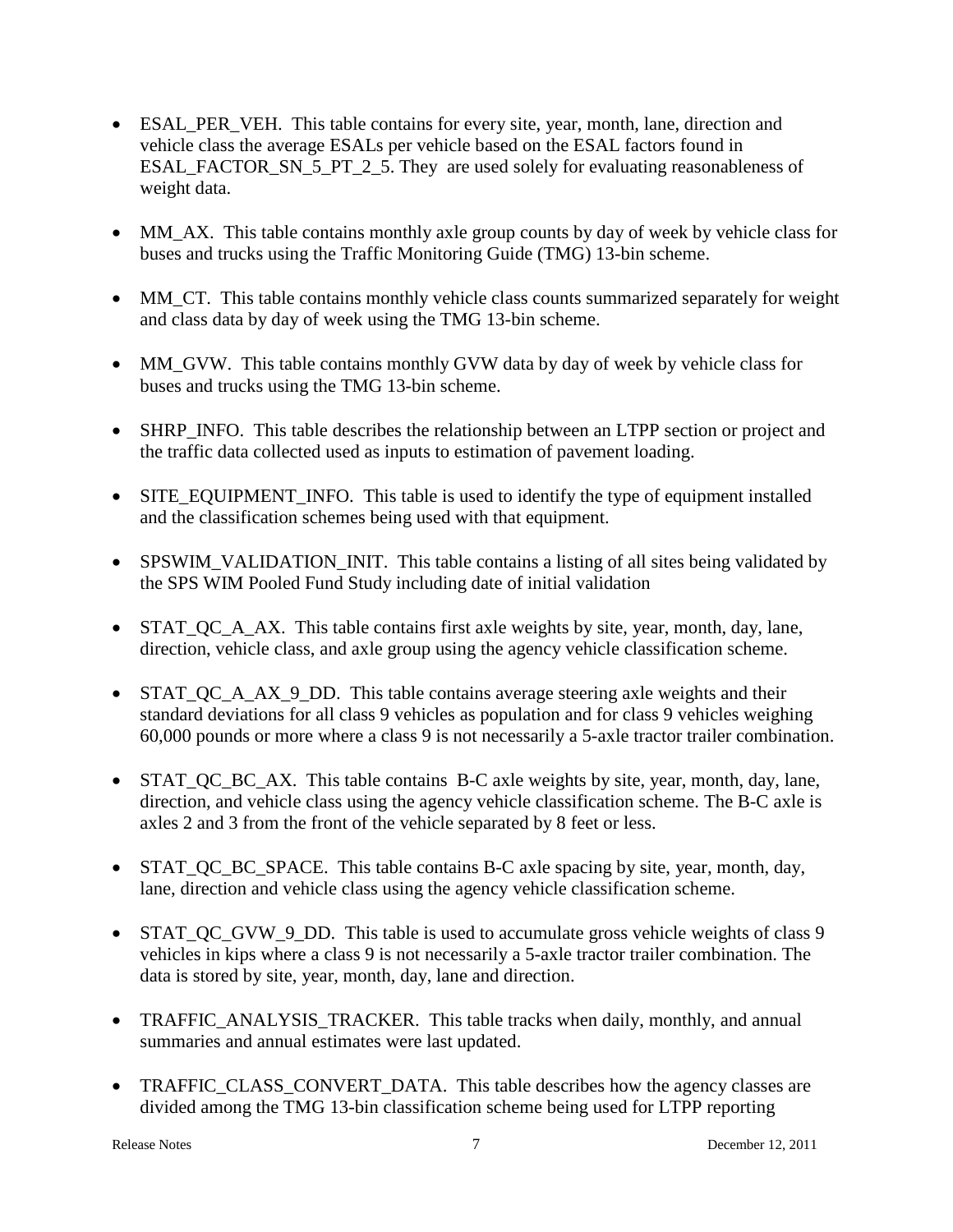purposes.

- TRAFFIC CLASS CONVERT MASTER. This table has a minimum of two records for every state or province in SHRP\_INFO covering the entire LTPP study period 1/1/1990 to 12/31/2015. One refers to the relationships for classification data, the other to those for weight data.
- TRAFFIC\_CODES. This table contains a listing of all of the codes used by the traffic tables.
- TRAFFIC\_CODE\_TYPES. This table contains the codes and the sources used in creating the Codes List report for the traffic data base.
- TRAFFIC PURGES. This table contains purges pending or applied to traffic data.
- TRAFFIC REGIONS. This table contains the correspondence between the state code and the region that the state belongs.
- TRAFFIC\_RS\_CHANGES. This table stores information on changes made to record status including the reason(s) why the modification was made.
- TRAFFICDD. This table is the data dictionary for the LTAS database, and provides a listing of all data tables and their associated fields for the LTPP traffic analysis software.
- TRAFFICTD. This table provides a description of all data tables used for the LTPP traffic analysis software.
- TRF\_MONITOR\_AXLE\_DISTRIB. This table has annual estimated axle distributions by vehicle class and axle group for the LTPP lane only. It is identical to the table of the same name in the pavement database.
- TRF\_MONITOR\_LTPP\_LN. This table has annual estimated counts by vehicle class and axle group for the LTPP lane only. It is identical to the table of the same name in the pavement database.
- YY\_AX. This table contains yearly axle group counts by day of week by vehicle class for buses and trucks using the Traffic Monitoring Guide (TMG) 13-bin scheme.
- YY CT. This table contains yearly vehicle class counts summarized separately for weight and class data by day of week using the TMG 13-bin scheme.
- YY\_GVW. This table contains yearly GVW data by day of week by vehicle class for buses and trucks using the Traffic Monitoring Guide (TMG) 13-bin scheme..

Additionally, two mostly empty databases are included – one with all the PPDB tables and one with all the LTAS tables. The PPDB database is included in Volume 1 and is named SKELETON. The tables normally contained in the Administration module are populated in this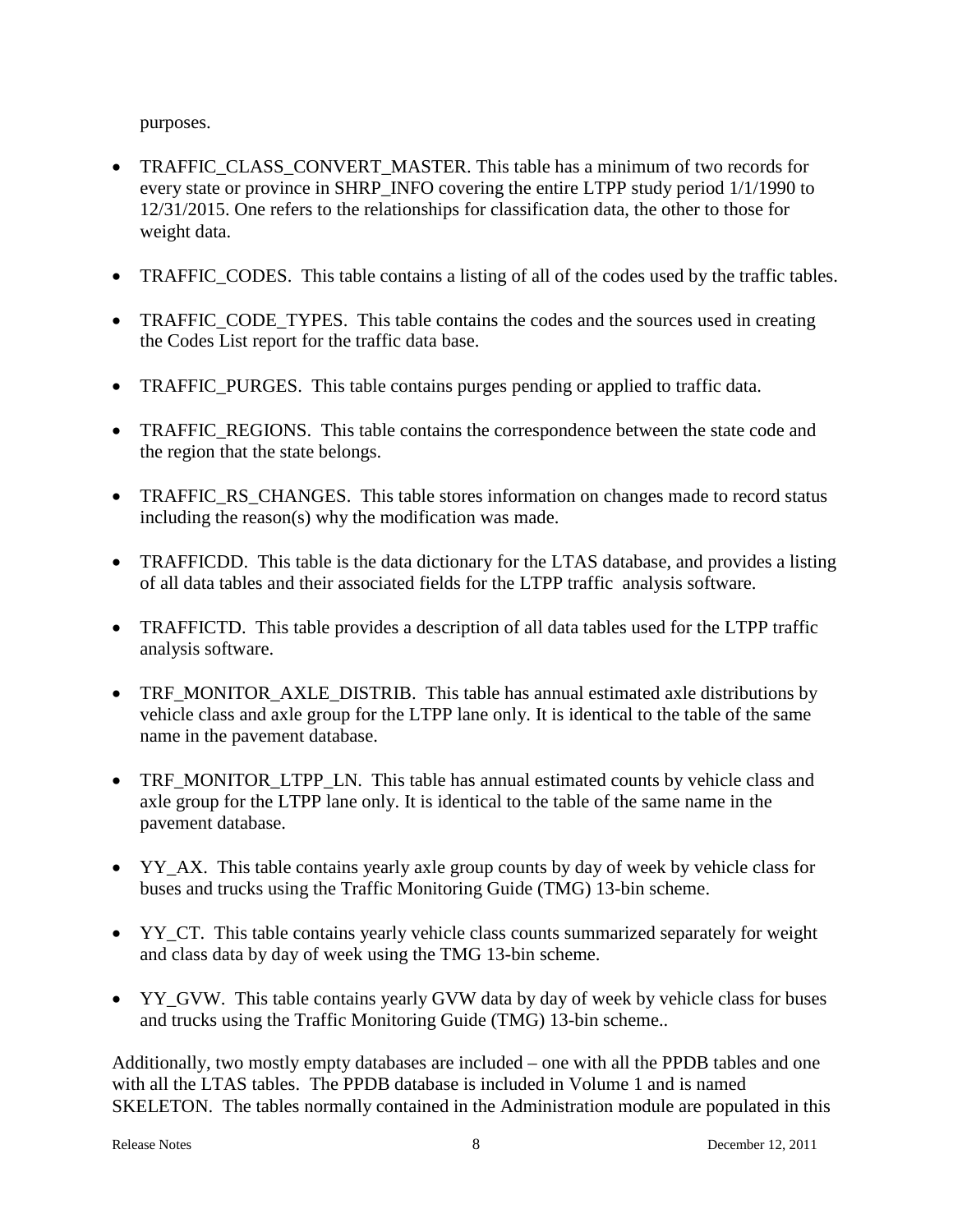database, but the rest are unpopulated. The LTAS database is included in Volume 5 and is named TRAFFIC\_SKELETON. Again, the tables that contain more general administrative information are populated. These databases may serve as a useful tool for those wishing to create project level databases or create a version of the tables in an alternate format.

## *Other Notes*

The TST\_PC03 (PCC Coefficient of Thermal Expansion) table has been altered somewhat with the addition of several new fields. TEST\_SEQUENCE is included to indicate several tests on the same sample; EQUIP\_MANUFACTURER contains codified manufacturer information; PRIMARY\_AGG\_CLASS and SECONDARY\_AGG\_CLASS replace the old AGGR\_TYPE\_PCC field and use codified values instead of the open text previously used.

Additionally, the data in TST\_PC03 has been updated with new information provided by the lab. The new data set includes a significant increase in the number of available records, and replaces the previous data set entirely, which was incorrect due to faulty calibration values.

The profile elevation data in MON\_PROFILE\_DATE for manual Dipstick measurements has been updated since the last release using a corrected algorithm. The previous values were generally not filtered correctly and had large values reflecting actual elevation changes in the pavement surface. The new process removed these elevations changes and presents the Dipstick data consistently with the data collected by the inertial profilers.

Nearly 1000 new values have been added to the SURVEY\_WIDTH field in the MON\_DIS\_PADIAS42\_AC, MON\_DIS\_PADIAS42\_CRCP, and MON\_DIS\_PADIAS42\_JPCP tables. These values were taken from the distress maps by the MRL contractor.

# **Release 23**

This is the 23<sup>nd</sup> public release of data from the LTPP program. Some of the notable updates, additions, deletions, and changes made to the data since the January 2008 data release include the following

## *Tables Added*

SECTION\_LAYER\_STRUCTURE . This table is a master pavement layer structure table. It is a copy of the contents of the TST\_L05B table. It was added to the administration module and is included in all MS Access pavement databases in the SDR for user convenience.

TRF\_MEPDG\_HOURLY\_DIST. This table contains annual average hourly distribution of trucks by hour in the LTPP lane. The computations were performed following the algorithm contained in the Mechanistic-Empirical Guide for the Design of New and Rehabilitated Pavement Structures developed under NCHRP project 1-37A.

SMP\_FROST\_PRESENCE. This table contains the number of frozen layers on a test day from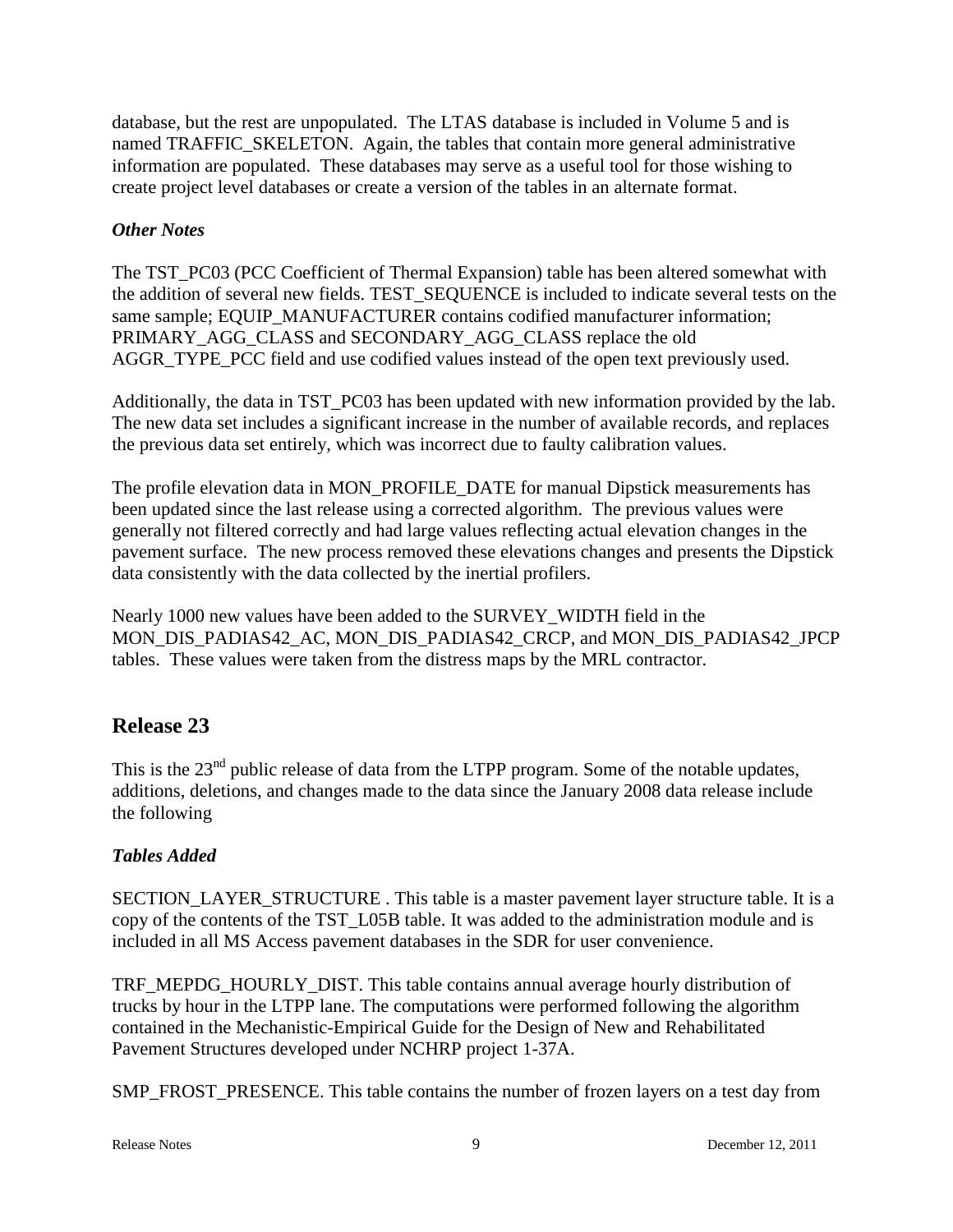interpretation of the measurement on SMP test sections.

#### *Tables Removed*

MON DIS PADIAS CRCP. This table was removed since it is now empty. Records from the MON\_DIS\_PADIAS tables are removed when matching records are contained in the MON DIS PADIAS42 tables. This means all of the data previously in the table was reinterpreted using the newer method.

RHB\_CMRAP\_MIX\_PROP. The three records which used to be in this table were removed in reaction to a Data Analysis Operations Feedback Report. Since the table was now empty it was removed from the data release.

MEPDG\_AX\_BINS. Although the MEPDG tables in release 22 were renamed in release 23, this table was removed since the information that was previously contained in the table was added to the the renamed TRF\_MEPDG\_AX\_DIST table.

#### *Other Notes*

RHB\_ACO\_SP \_PROP is included in the release for the first time. Although this table has existed for some time now, it had not previously been populated, and was therefore not included in the Standard Data Release.

The tables named MEPDG\_\* in release 22 were renamed TRF\_MEPDG as follows: MEPDG\_ADTT\_LTPP\_LN was renamed TRF\_MEPDG\_AADTT\_LTPP\_LN MEPDG\_AXLE\_DIST was renamed TRF\_MEPDG\_AX\_DIST MEPDG\_AXLE\_DIST\_ANL was renamed TRF\_MEPDG\_AX\_DIST\_ANL MEPDG\_AXLE\_DIST\_ANL\_VAR was renamed TRF\_MEPDG\_AX\_DIST\_ANL\_VAR MEPDG\_AXLE\_PER\_TRUCK was renamed TRF\_MEPDG\_AX\_PER\_TRUCK MEPDG\_MONTHLY\_ADJ\_FACTORS was renamed TRF\_MEPDG\_MONTH\_ADJ\_FACTOR MEPDG\_VEHICLE\_CLASS\_DIST was renamed TRF\_MEPDG\_VEH\_CLASS\_DIST

The new tables were added to the TRF module in the SDR.

In the TRF\_MEPDG\_AX\_DIST table, records where the percentage distribution value for the axle bin weight range was zero, were added to the table. Previously the zero values were left out of the MEPDG\_AXLE\_DIST table. The resulting increase in size of the table requires that it be split into five databases due to the limitation of the size of MS Access tables.

This data release contains an update of the climate tables in the CLM module with new data through 2006. For this update, the virtual weather stations statistics were recomputed using the new test section coordinates contained in the SECTION\_COORDINATES table.

The data contained in the SMP\_FREEZE\_STATE and SMP\_FROST\_PENETRATION table were replaced with the results of a LTPP analysis project which reinterpreted all of the frost measurements on SMP test sections. The new table SMP\_FROST\_PRESENCE was added as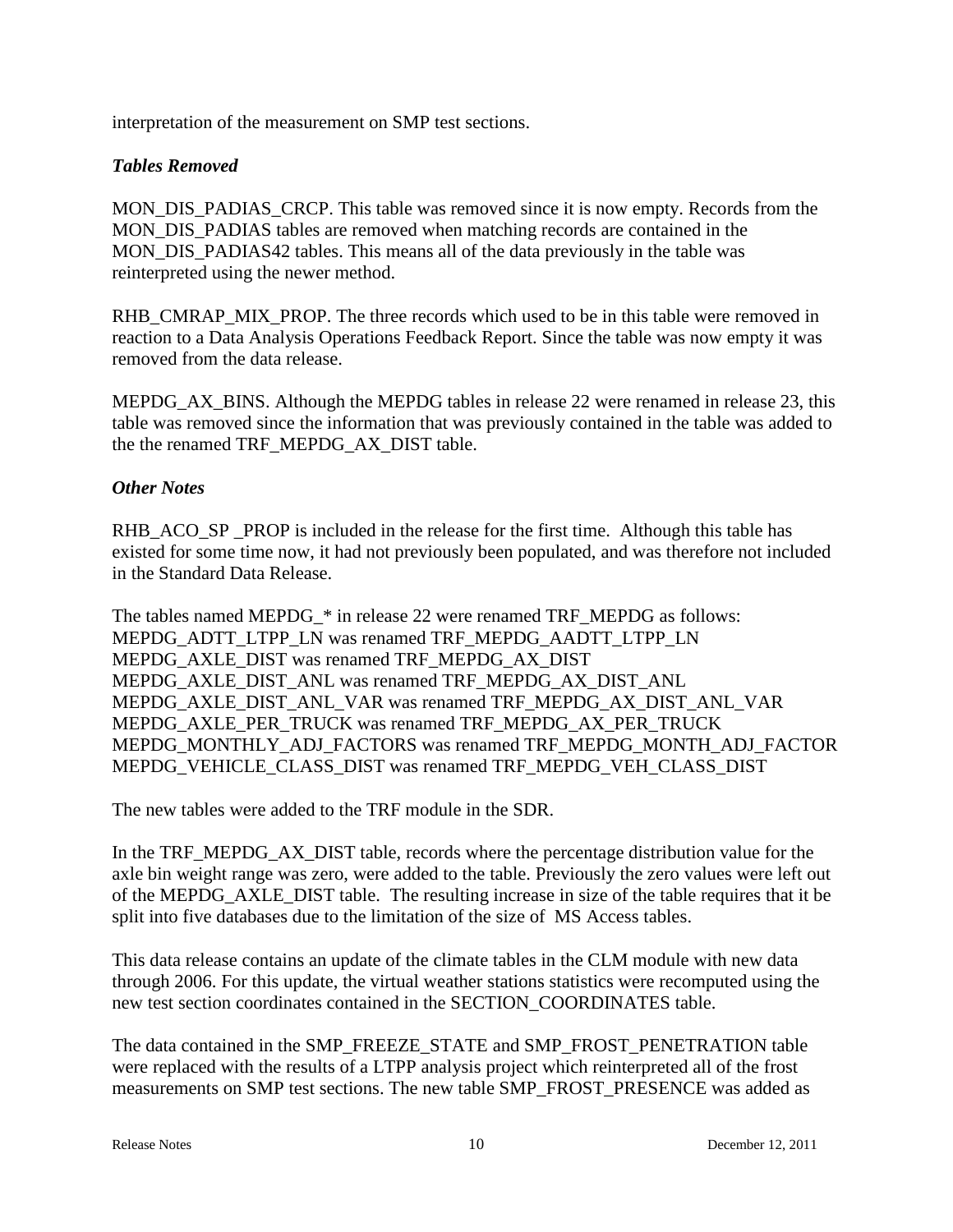part of this effort.

During the final processing of the upload data it was discovered that the majority of profile elevation data contained in the MON\_PROFILE\_DATA tables from manual Dipstick measurements had not been filtered in accordance with LTPP guidelines. The problem was traced back to an incorrect setting in the ProQual program used to process LTPP longitudinal profile data prior to upload into the database. While filtered profile data was used in the computation of the ride statistics, the wrong set of profile elevation measurements was loaded into the database. The problem was not able to be corrected prior to the data release. This problem is also present in other data releases.

In the SECTION\_COORDINATES table, project level entries were added for all SPS sites. When individual test section coordinate measurements were available using the new global positioning equipment, the SPS project level ID was set to the coordinates of the first test section at the site in the direction of traffic. When new measurements were not available, older measurements were used to populate these records. All SPS sites now contain an entry in the SECTION COORDINATES table. Use of the SPS GPS LINK table is no longer necessary to find the location of SPS site linked to a GPS section.

The SURVEY\_WIDTH field in the MON\_DIS\_PADIAS42\_AC,

MON\_DIS\_PADIAS42\_CRCP, and MON\_DIS\_PADIAS42\_JPCP tables were populated with information extracted from the raw survey reports contained in the AIMS data files. The SURVEY\_WIDTH field was added to the pavement distress tables since the magnitude of transverse and areal distresses can vary significantly depending on the width of the pavement included in the distress survey. Not all records were able to be updated due to differences in reporting requirements over time.

A significant update was made to the AGGR\_TYPE\_PCC field in the TST\_PC03 table for data included in previous data releases. The TST\_PC03 table contains the results of thermal coefficient of expansion tests on PCC layers. The AGGR\_TYPE\_PCC filed contains information on the classification of the course aggregate used in the PCC mix. The type of course aggregate used in a PCC mixture has been a primary variable associated with differences in the thermal coefficient of PCC mixes.

# **Release 22**

This is the  $22<sup>nd</sup>$  public release of data from the LTPP program. Some of the notable updates, additions, deletions, and changes made to the data since the November 2006 data release include the following.

There are no deleted tables in this release either because of structural changes to the database or tables that contain no records.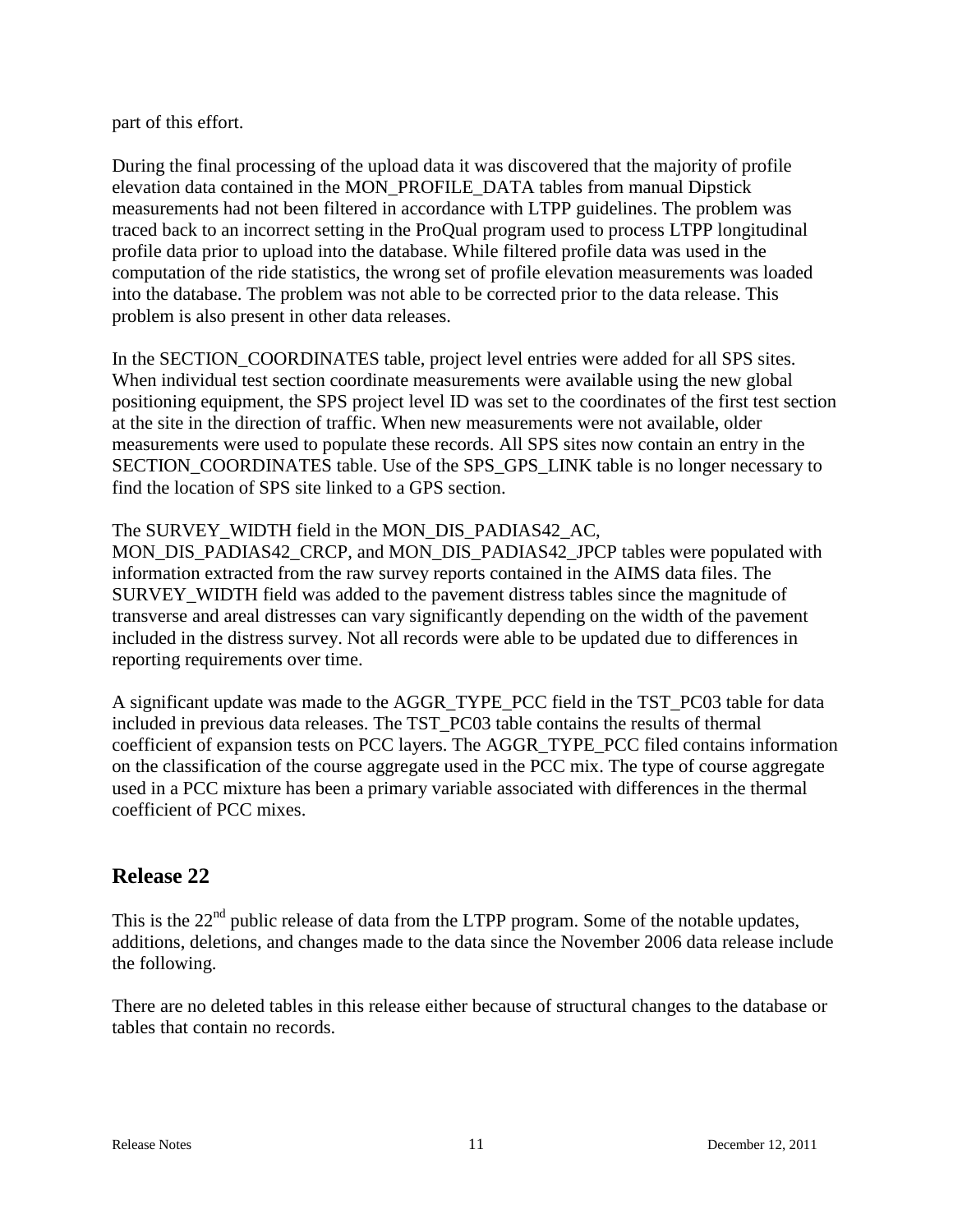#### *Tables Added*

The most significant addition to data release 22 are the addition of tables containing data extracted from the LTPP traffic database formatted for use as inputs to the Mechanistic-Empirical Guide for the Design of New and Rehabilitated Pavement Structures developed under NCHRP project 1-37A, the MON\_DIS\_LINK table, and the SECTION\_COORDINATES table.

MON DIS LINK. This table links distress records in various distress tables which are considered to be part of the same survey.

SECTION\_COORDINATES. This table contains updated coordinates for most GPS and SPS test sections measured using high precision global positioning receivers. Where new coordinate measurements have not been made, the previous coordinates contained in the INV\_ID and SPS\_ID tables were transformed to the new fractional degree and negative longitude format used in this table. The coordinate location fields in the \*ID table have been removed.

SMP\_TDR\_AUTO\_MOISTURE\_TLE.This table contains volumetric and gravimetric contents calculated using the transmission line equations (TLE) and micromechanics model to interpret TDR traces store in the SMP\_TDR\_AUTO table.

SMP\_TDR\_AUTO\_CALIBRATION\_TLE.This table contains the values used to calibrate the micromechanics model to each specific TDR sensor used as the basis of volumetric moisture and density computations contained in the SMP\_TDR\_AUTO\_MOISTURE\_TLE table.

MEPDG\_ADTT\_LTPP\_LN. This table contains estimates of the annual average daily truck traffic in the LTPP test section lane computed by three alternate computation methods.

MEPDG\_AXLE\_DIST. This table contains normalized axle distributions by month, truck class and axle group. Records in this table are generated from the MM\_AX table in the LTPP traffic database that contain at least 210 days of WIM data for a calendar year.

MEPDG AX BINS. This table contains the weight range of axle weight bins for data contained in the MEPDG\_AXLE\_DIST, MEPDG\_AXLE\_DIST\_ANL, and MEPDG\_AXLE\_DIST\_ANL\_VAR tables.

MEPDG\_AXLE\_DIST\_ANL. This table contains the annual average normalized axle distribution by class and axle group.

MEPDG\_AXLE\_DIST\_ANL\_VAR. This table contains the mean and variance of the elements of the normalized axle distributions by vehicle class and axle type for all years of available site specific monitoring data.

MEPDG\_AXLES\_PER\_TRUCK. This table contains the annual average number of axles by vehicle class and axle type by year.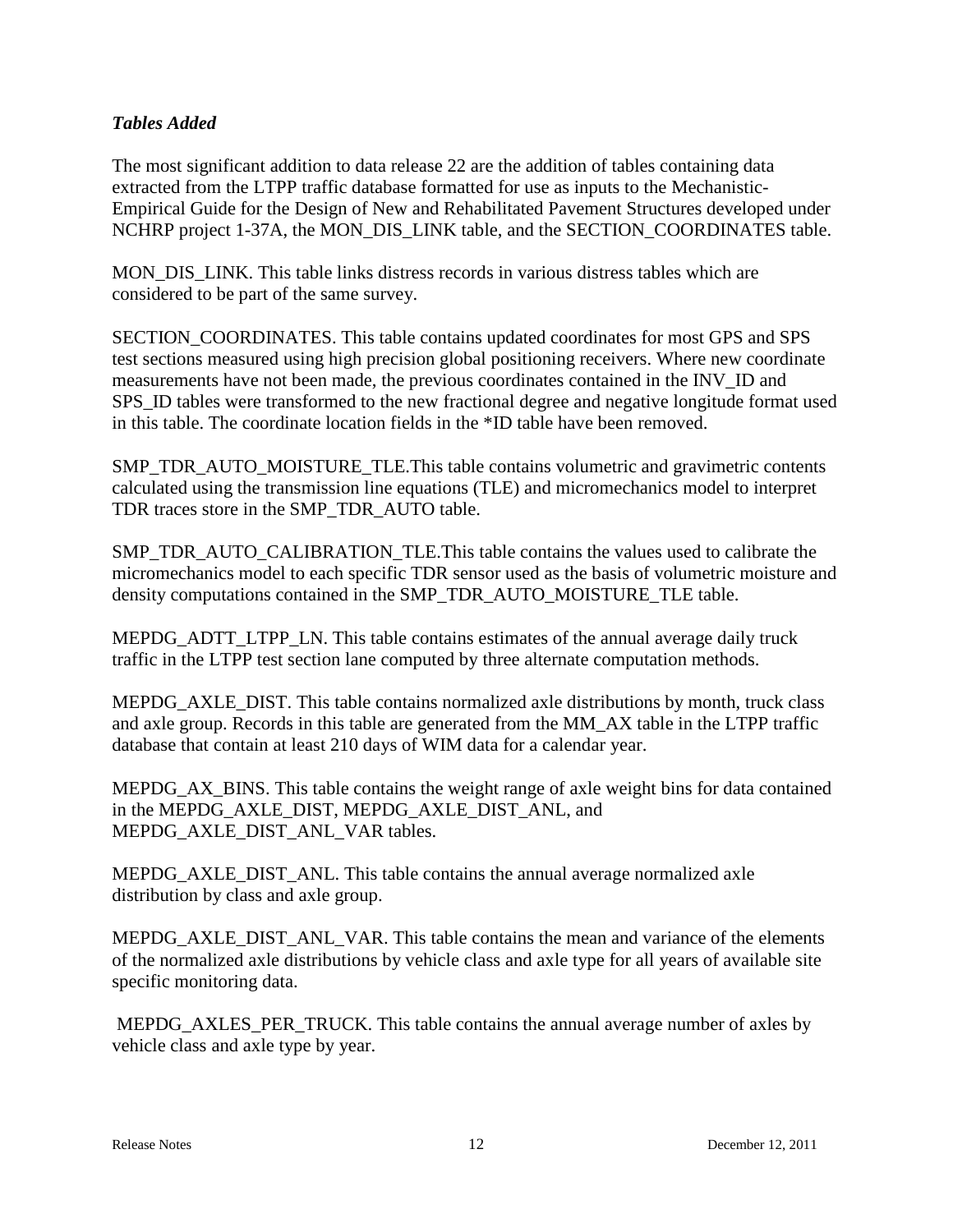MEPDG\_MONTHLY\_ADJ\_FACTORS. This table contains the adjustment factor for of ADTT for each truck class by month.

MEPDG\_VEHICLE\_CLASS\_DIST. This table contains the percentage of trucks by vehicle class within the truck population (FHWA Classes 4-13) on an annual basis.

#### *Other Notes*

In the MON\_DIS\_AC\_REV and MON\_DIS\_PADIAS42\_AC tables, the fields for raveling, bleeding, and polished aggregate fields where changed from zero to null for pavement surfaces with a preventative maintenance surface treatment as defined in the LTPP directive D-29. This action was taken since by directive since these type of defects are not supposed to be rated on these types of pavement surfaces. These rules where based on implementation of the SHRP SPS-3 study, but should not be interpreted as meaning that maintenance applications such as chip seals and slurry seals do not bleed or lose aggregate. The original intent of the SPS-3 data collection guidelines was to evaluate how the selected maintenance treatments affected the existing pavement prior to application of the treatment. These distress data collection rules were applied to all LTPP test sections.

The MAY\_OUTPUT field was removed from the MON\_PROFILE\_MASTER table because the index is no longer relevant to current practice and quality issues associated with its computation from some data sets.

In the various MON\_DIS\_\* tables a new field named SURVEY\_WIDTH was added that is not currently populated. This field is being added to indicate differences of the width of pavement distress surveys. Differences in the width of measured distress features cause apparent discrepancies in time series analysis of extent of distress features such as transverse cracking. LTPP plans to start to populate this field for the next data release. Advanced database users can add data to these fields for current research objectives based on information contained in the various distress data forms currently contained in the Ancillary Information System available upon request from LTPP customer service.

In this release, the status of data in the inventory module was set to frozen. Frozen status means that LTPP made one last significant effort to review and correct data contained in this module. Required future changes to this data will be made centrally in order to reduce program costs on a priority basis.

# **Release 21**

This is the  $21<sup>st</sup>$  national release of data from the LTPP program. Some of the notable updates, additions, deletions, and changes made to the data since the November 2005 data release include the following:

#### *Tables Added*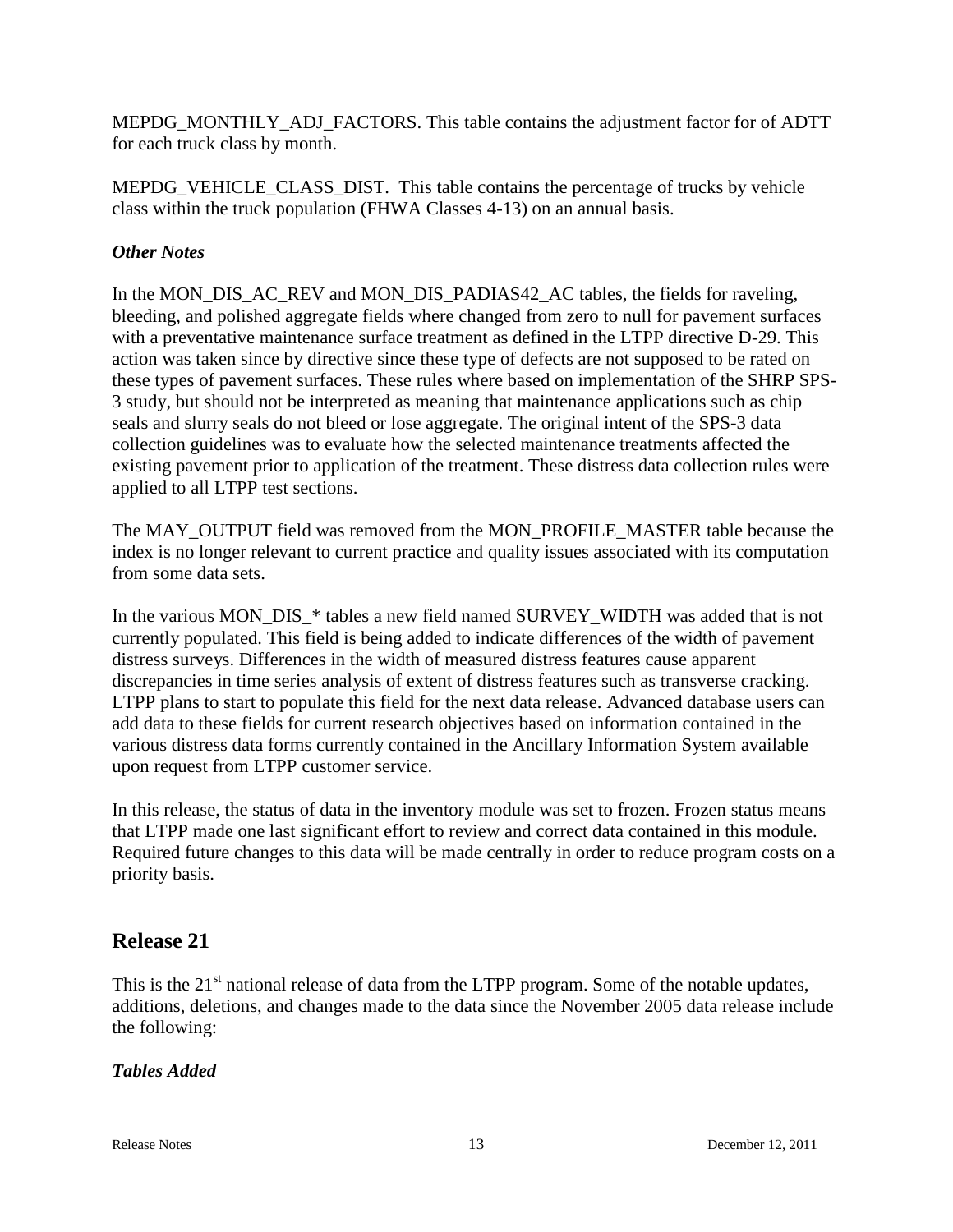TST\_SS14\_UG14\_MASTER, TST\_SS14\_UG14\_DATA, and TST\_SS14\_UG14\_COMMENTS. These three tables contain the results from Dynamic Cone Penetrometer tests performed on SPS test sections as part of the SPS Materials Action Plan. This data release contains measurements from several sections. More data is expected to become available in the next data release.

TST\_SAMPLE\_COMBINE. The purpose of this table is to document the multiple locations used when a sample is combined in order to have enough material to perform a laboratory test. For example, it is often necessary to combine samples of unbound material from different core/borehole locations since the layer is not thick enough to provide enough material to be obtained from one hole. A new sample numbering convention code is being used, which uses an X in the SAMPLE\_NO field to indicate the sample is a combined sample. This new convention will be used for materials from the SPS Materials Action Plan. If resources permit, attempts will be made in the future to add entries to this table for previously combined samples which currently use the \* or \*\* convention in the SAMPLE\_NO field.

TST\_SAMPLE\_BASIC\_INFO. This table is a view that combines basic sampling information from all the other sampling tables to make certain internal automated quality control checks operations easier, and to provide the user with a single source for sampling information. Information contained in this table comes from TST\_ASPHALT\_CEMENT, TST\_FRESH\_PCC, TST\_SAMPLE\_BULK\_AC\_AGG, TST\_SAMPLE\_COMBINE, TST\_SAMPLE\_LAB\_AC\_MIX, TST\_SAMPLE\_LOG, TST\_SAMPLE\_LOG\_LAB, TST\_SAMPLE\_LOG\_SPS\_3\_4, and TST\_UNCOMP\_BITUMINOUS.

## *Tables Removed*

The results of the backcalculation analysis performed on Falling Weight Deflectometer (FWD) data extracted from the database in 1997 have been removed from the SDR because the results of the analysis were valid for a fixed point in time and the rest of the database is dynamic. If users are interested in obtaining this data they should request a copy of SDR 20 from LTPP Customer Service (LTPPINFO@dot.gov). The following tables containing the results of the backcalculation analysis removed are:

MON\_DEFL\_FLX\_BAKCAL\_BASIN MON\_DEFL\_FLX\_BAKCAL\_LAYER MON\_DEFL\_FLX\_BAKCAL\_POINT MON\_DEFL\_FLX\_BAKCAL\_SECT MON\_DEFL\_FLX\_NMODEL\_POINT MON DEFL\_FLX\_NMODEL\_SECT MON\_DEFL\_RGD\_BAKCAL\_BASIN MON\_DEFL\_RGD\_BAKCAL\_LAYER MON\_DEFL\_RGD\_BAKCAL\_POINT MON\_DEFL\_RGD\_BAKCAL\_SECT

MON CATEGORY. This table is being discontinued due to changes to monitoring frequencies in response to the LTPP budget under the SAFETEA-LU legislation. The new monitoring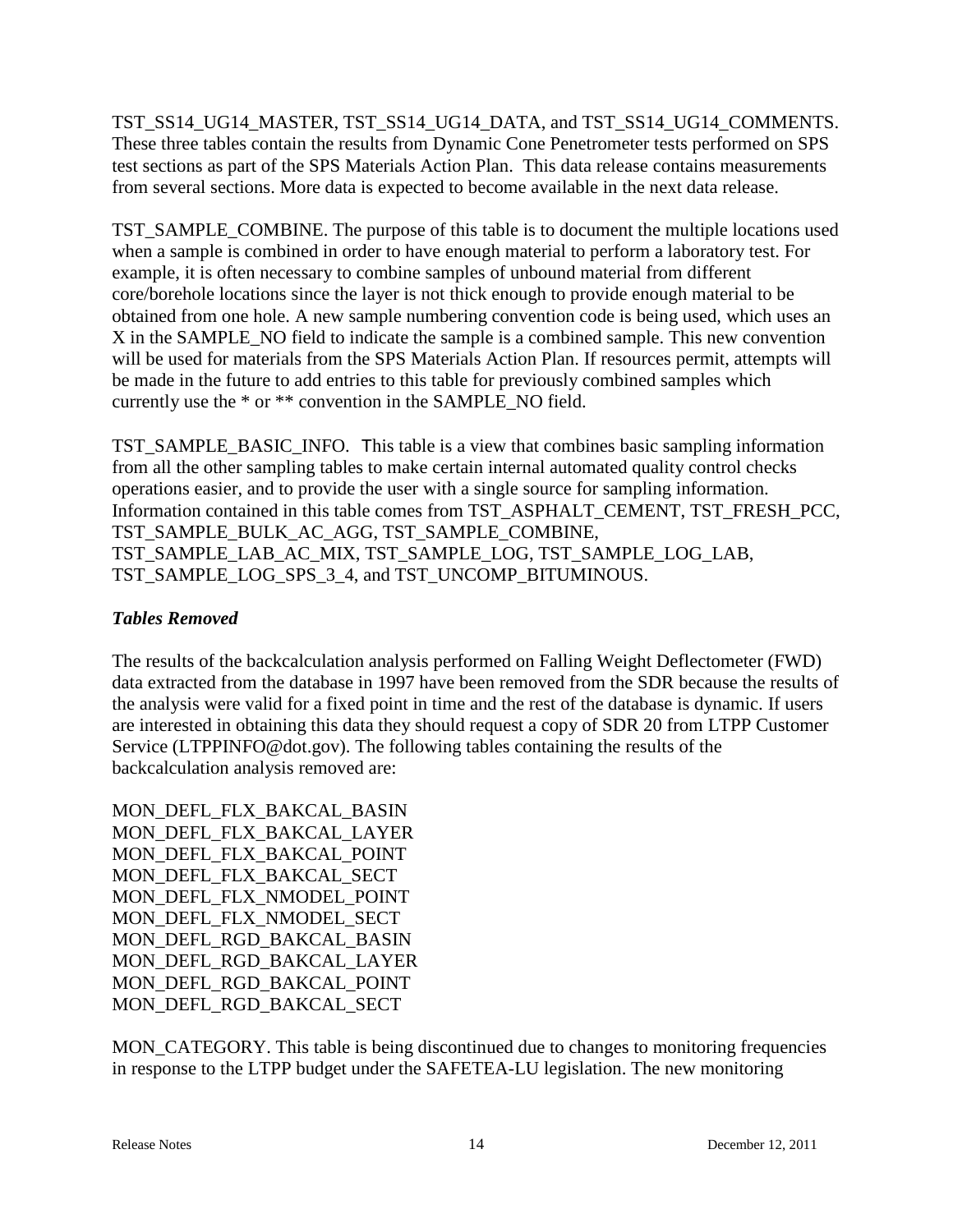frequencies are contained in LTPP Directive GO-38 available from the WWW.LTPP.ORG web site.

#### *Other Notes*

#### *Data from the SPS Materials Action Plan*

The SPS Materials Action Plan (MAP) was initiated to address the issue of missing materials test data from test sections in the Specific Pavement Study (SPS) experiments. This data release contains the first material test results from this activity. A partial set of data updates are contained in this data release since material sampling and testing are still being performed. This data release contains more material sampling data than material property test results since testing always lags behind field sampling.

#### *Data from the SPS Traffic Pooled Fund Study*

The traffic pooled fund study is designed to address deficiencies and improve the quality and quantity of monitored traffic data from the SPS 1, 2, 5, 6, and 8 projects. This five-year study consists of two phases. Phase I consists of assessing, evaluating, and calibrating the current Weigh-In-Motion (WIM) and Vehicle Classification (VC) systems used to collect traffic data at the SPS sites across the country. Phase II consists of installing and maintaining new WIM equipment as necessary to ensure high-quality data collection. This is the first release of data from Phase II of the study for the Colorado SPS-2, Maryland SPS-5, and Illinois SPS-6 project sites. The data release also contains traffic data from sites validated as part of Phase I from Florida SPS-1 and 5, Ohio SPS-1 and 2, Texas SPS-1, and Michigan SPS-1.

#### *Photographic Distress and Transverse Profile Data Reconciliation*

After SDR 20, a major effort was made to reconcile pavement distress and transverse profile measurements performed using photographic based technology. The objective of this reconciliation was to resolve discrepancies between field measurements and data contained in the database. This effort has resulted in the addition of approximately 600 distress surveys stored in the MON\_PADIAS42\_\* tables and 1,400 transverse profile measurements stored in the MON<sub>T</sub> PROF  $*$  tables. Some of these data date back to the start of pavement test sectioning monitoring in1990.

## **Release 20.0**

This was the 20<sup>th</sup> national release of data from the LTPP program. This release contains some revisions to data included in the January 2005 Data Release. In addition, several tables have been added to this release as noted below: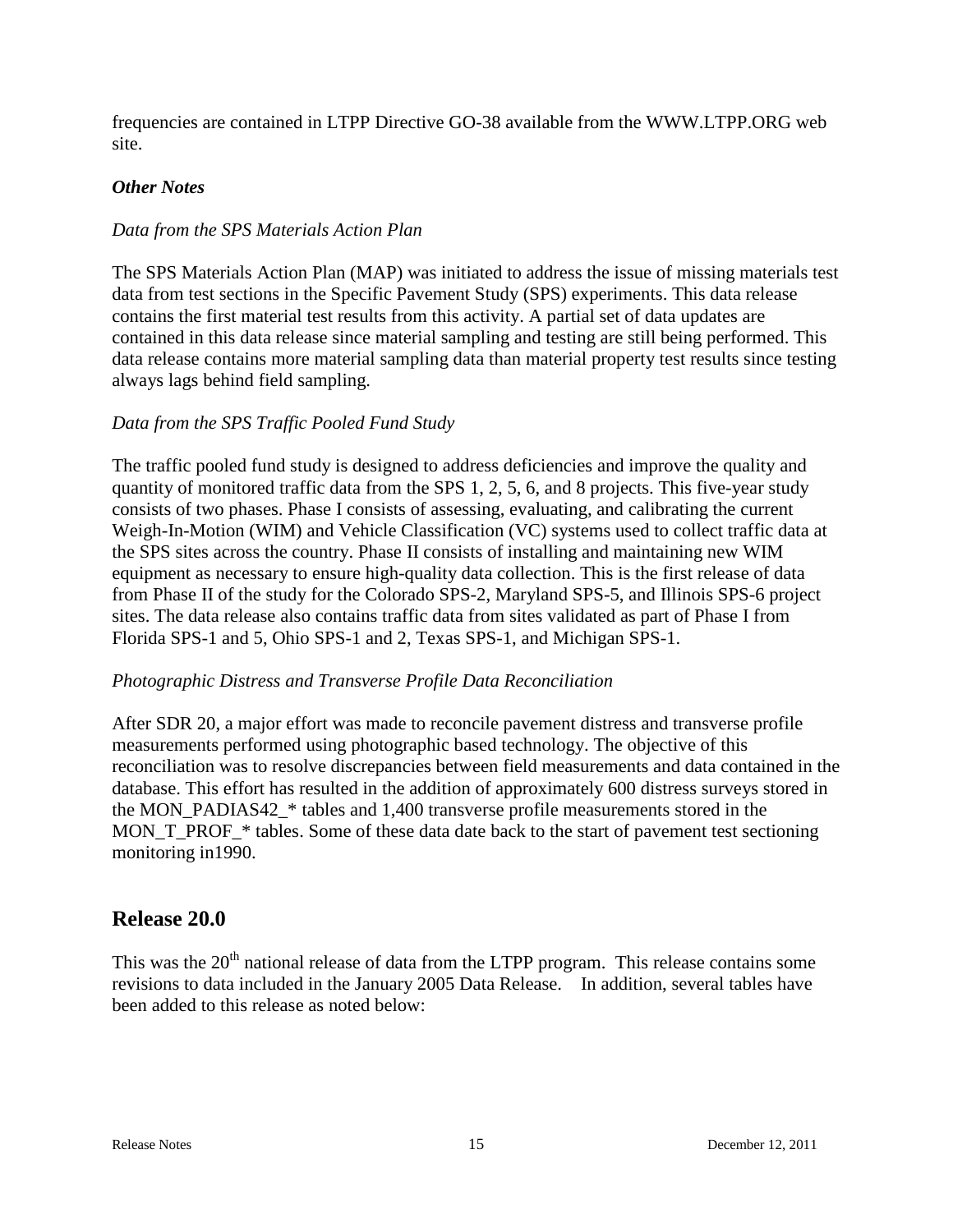#### *Tables Added*

TST\_SAMPLE\_BULK\_AC\_AGG: This new table in the Material Testing module contains information on bulk aggregate sampled at asphalt concrete plants for test sections included in the SPS-9 Superpave experiment.

TST\_SAMPLE\_LAB\_AC\_MIX: This new table in the Material Testing module contains information on laboratory mixed AC samples for test sections included in the SPS-9 Superpave experiment.

#### *Tables Removed*

RHB\_ACO\_SP\_PROP: This table was added in SDR 19 and has no data in it yet. It will be included in future releases if data becomes available.

#### *Other Additions to Release 20.0*

#### *CONSTRUCTION\_NO added to tables:*

The field CONSTRUCTION\_NO field was added to the following Material Testing tables: TST\_ASPHALT\_CEMENT, TST\_FRESH\_PCC, TST\_SAMPLE\_BULK\_AC\_AGG, TST\_SAMPLE\_LOG\_SPS\_3\_4, TST\_UNCOMP\_BITIMINOUS.

#### *Other Notes*

#### *Backcalculation Tables:*

This is the last release of the FWD backcalculation tables in the SDR. This data was calculated from FWD data that was available in 1997. It has become cost prohibitive to continue updates and support these data elements in response to changes and corrections are made to the baseline FWD data. An update was made to these tables to remove records which could no longer be traced to the source FWD data, and to correct these tables with changes made to the source data tables.

#### *MON\_T\_PROF\_CROSS\_SLOPE table*

Population of this table for manual transverse profile measurements for all previous measurements was completed for this data release. From this data, a data user now has the capability of determining if ruts can hold water from a transverse cross slope perspective.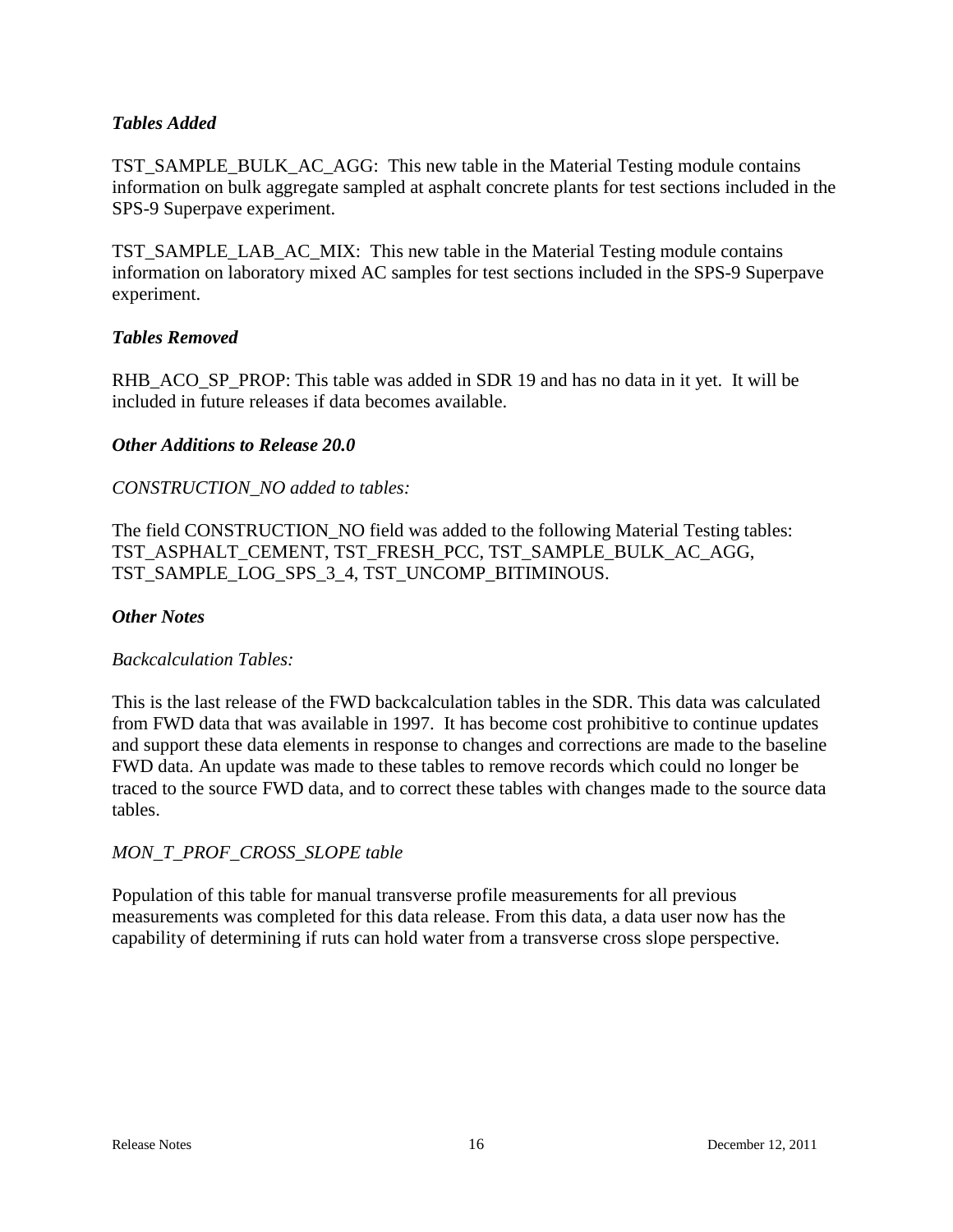#### *Known Data Issues Not Yet Reported*

The mechanism for reporting LTPP data problems is currently called the Data Analysis/Operations Feedback Report (DAOFR). LTPP data users can view resolved and unresolved DAOFRs at the LTPP web site: [http://www.fhwa.dot.gov/pavement/ltpp.](http://www.fhwa.dot.gov/pavement/ltpp)

The following unresolved data issues reported in the release notes for data release 19, have not yet been fully addressed. DAOFRs will be prepared in the near future to better document these previously identified problems. Unresolved data problems previously identified in this data upload have already been submitted as DAOFRs to FHWA.

| Table                      | Problem                                                                                                        |
|----------------------------|----------------------------------------------------------------------------------------------------------------|
| AWS_HOURLY_DATA            | For site 350101, the pyranometer readings are suspect.                                                         |
|                            | For certain sections, the faulting values are very inconsistent                                                |
| MON_DIS_JPCC_FAULT         | over time.                                                                                                     |
|                            | The POINT_LOC value assigned to a given crack or joint                                                         |
| MON_DIS_JPCC_FAULT         | varies slightly over time on some sections                                                                     |
|                            | For certain POINT_LOC's on given section, there are large                                                      |
| MON_DIS_JPCC_FAULT         | spikes in the measured faulting value.                                                                         |
|                            | For a given POINT_LOC, the CRACK_OR_JOINT                                                                      |
| MON_DIS_JPCC_FAULT         | designation changes over time for some sections.                                                               |
| MON_DIS_*_REV              | Many null values should in fact be recorded as zero.                                                           |
| MON_DIS_AC_REV             | The fatigue cracking values on 010102 are suspect.                                                             |
|                            | For 185518, OTHER indicates multiple patches, while the                                                        |
| MON_DIS_CRCP_REV           | patching fields indicate only one.                                                                             |
|                            | For a number of sites, BEFORE TEMP and AFTER TEMP                                                              |
|                            | are zero during summer months, indicating that the values                                                      |
| MON_DIS_AC_REV             | should probably be null instead.                                                                               |
|                            | Inconsistent rating of transverse cracking on sections                                                         |
| MON_DIS_JPCC_REV           | 290704, 290705                                                                                                 |
| MON_DIS_JPCC_REV           | inconsistent rating of map cracking on section 100210                                                          |
|                            | On section 124000, 7/21/99, OTHER indicate presence of                                                         |
| MON_DIS_JPCC_REV           | map cracking, though map cracking field contain zeroes.<br>For the 8/7/91 survey on the 2906** sections, OTHER |
| MON_DIS_JPCC_REV           | indicates pumping, while the pumping fields indicate none.                                                     |
|                            | For 18A430, 5/1/91and 370201, 9/19/02, OTHER indicates                                                         |
| MON_DIS_JPCC_REV           | polished aggregate, but POLISH_AGG_A = 0.                                                                      |
| MON_DIS_JPCC_FAULT         | EDGE and WHEELPATH measurements differ by > 12mm                                                               |
|                            | Temperatures very low for certain dates on sections 131031(-                                                   |
| SMP_ATEMP_RAIN_HOUR        | 42) and 351112 (-49)                                                                                           |
| SMP_ATEMP_RAIN_DAY         | hourly average in HOUR outside min and max values in DAY                                                       |
|                            | Sections 274040(9/22/93), 484143(9/25/97), and                                                                 |
| SMP_ELEV_PCC_DATA          | 833802(various dates) have questionable elevation data.                                                        |
|                            | Questionable elevation data on 310114, 390901, 460804,                                                         |
| SMP_ELEV_AC_DATA           | 469187, 501002, 831801, and 906405.                                                                            |
|                            | 483739, THERM_NO =18(after 5/6/00) and 11(after6/6/00)                                                         |
| SMP_MRCTEMP_AUTO_DAY_STATS | have very high values - looks like bad sensor.                                                                 |
|                            | 180901, 0902, 0904, and 0905 have zero PROFILE_INDEX,                                                          |
| SPS9_PMA_PROFILE           | which is not a reasonable value.                                                                               |
| TRF EQUIPMENT MASTER       | Where sensor type is null, it should be N.                                                                     |
|                            | Sections/layers: 04_1021 layers 6,7; 18_5518 layers 9,10;                                                      |
| TST_AC01_LAYER             | 18_6012, layer 11; 19_3006 layers 5,6; 19_3055 layers 5,6;                                                     |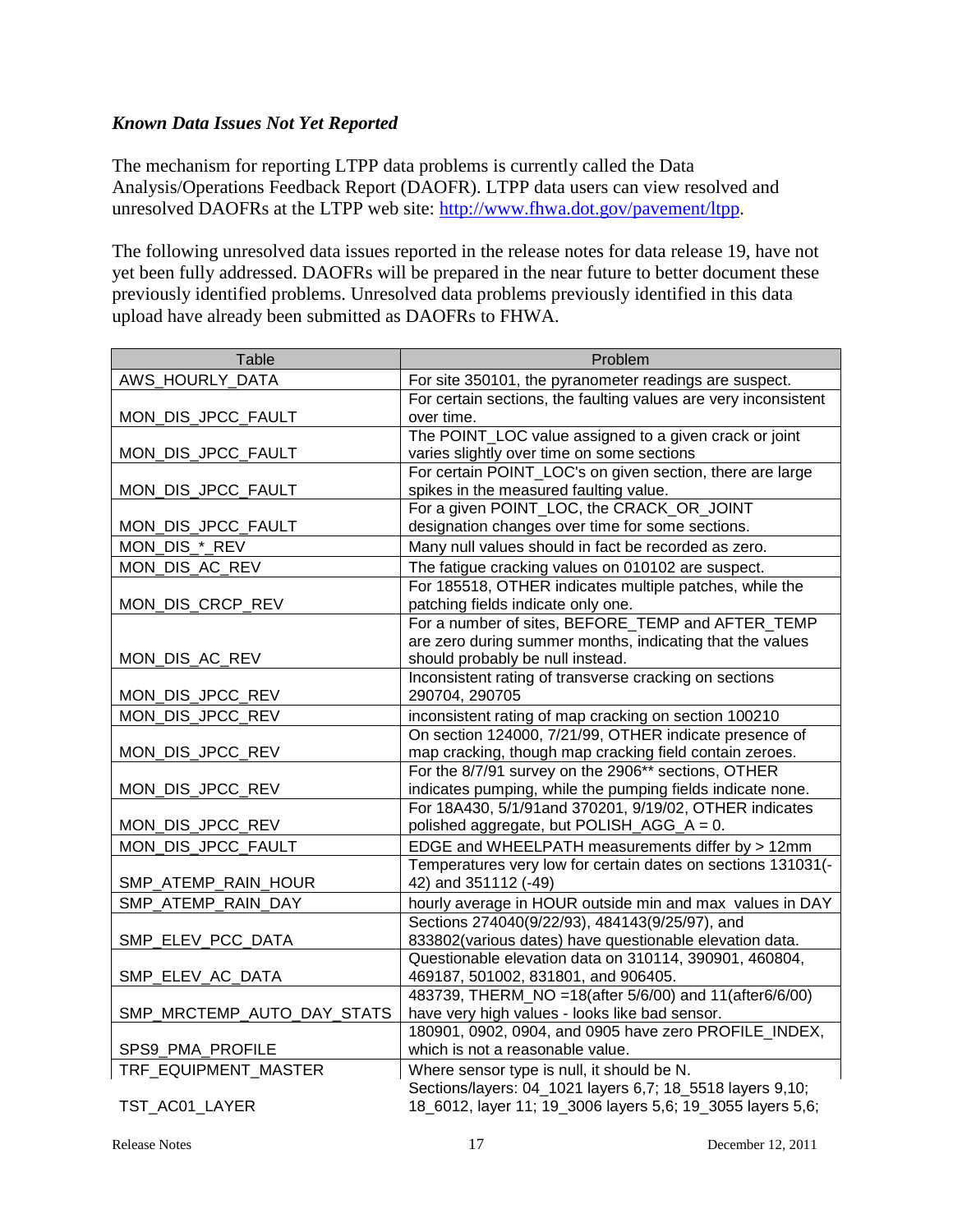| Table        | Problem                                                     |
|--------------|-------------------------------------------------------------|
|              | and section 27_1085 layer 5, do not have matching layers in |
|              | TST L05B                                                    |
|              | In many TST tables, there are SAMPLE_NO entries that do     |
| Various      | no have a match in one of the sampling tables.              |
|              | In many TST tables, there are LOC_NO entries that do no     |
| Various      | have a match in one of the sampling tables.                 |
|              | For many sections, the LAYER_NO reported does not have a    |
| TST_AC02     | match in TST L05B.                                          |
|              | comments indicate multiple samples, but LOC_NO or           |
| TST AC04     | SAMPLE_NO are for a single sample.                          |
|              | There are many ASH_CONTENT values over 2, which may         |
| TST_AE01     | indicate the test was not performed properly.               |
|              | Many section have holes with locations far outside section  |
| TST HOLE LOG | boundaries $(+/1 200')$ .                                   |
|              | Ther are many records with negative TRANS_POS, but a        |
| TST HOLE LOG | LOC_NO not indicative of shoulder testing.                  |
|              | Many of the values in REPL_LOC_NO are not in LOC_NO         |
| TST_HOLE_LOG | for that section.                                           |
|              | For many SPS testing locations, POINT_LOC is within         |
| TST HOLE LOG | another section according to SPS_PROJECT_STATIONS.          |

# **Release 19.0**

This was the 19<sup>th</sup> national release of data from the LTPP program. This release contains some revisions to data included in the July 2004 Data Release. This Data Release also includes a new software program, ESALCalc. In addition, several tables have been added to this release and some deleted, as noted, below:

#### *Tables Added*

*MON\_T\_PROF\_CROSS\_SLOPE:* This new table contains the elevation of the last data point, relative to the begin point, of manual transverse profile measurements made using the Dipstick device. This allows the transverse profile data to be de-normalized so that the true elevation profile, relative to the outside edge of the pavement lane, may be computed. This table is expected to be fully populated in 2006.

*SMP\_TDR\_MANUAL\_MOISTURE:* This table contains volumetric and gravimetric moisture content computed from dielectric constants interpreted and calculated from manually recorded TDR traces.

*CLM\_VWS\_HUMIDITY\_DAILY, CLM\_VWS\_PRECIP\_DAILY, CLM\_VWS\_TEMP\_DAILY, CLM\_VWS\_WIND\_DAILY:* These four tables were created to mirror similar monthly and annual climatic tables and to allow more selective analysis of the various daily data elements. These tables replace the table CLM\_VWS\_DATA\_DAILY. In addition, all Climatic tables contain data that were recomputed from Level E data provided by a national weather agency.

*RHB\_ACO\_SP\_\* Tables*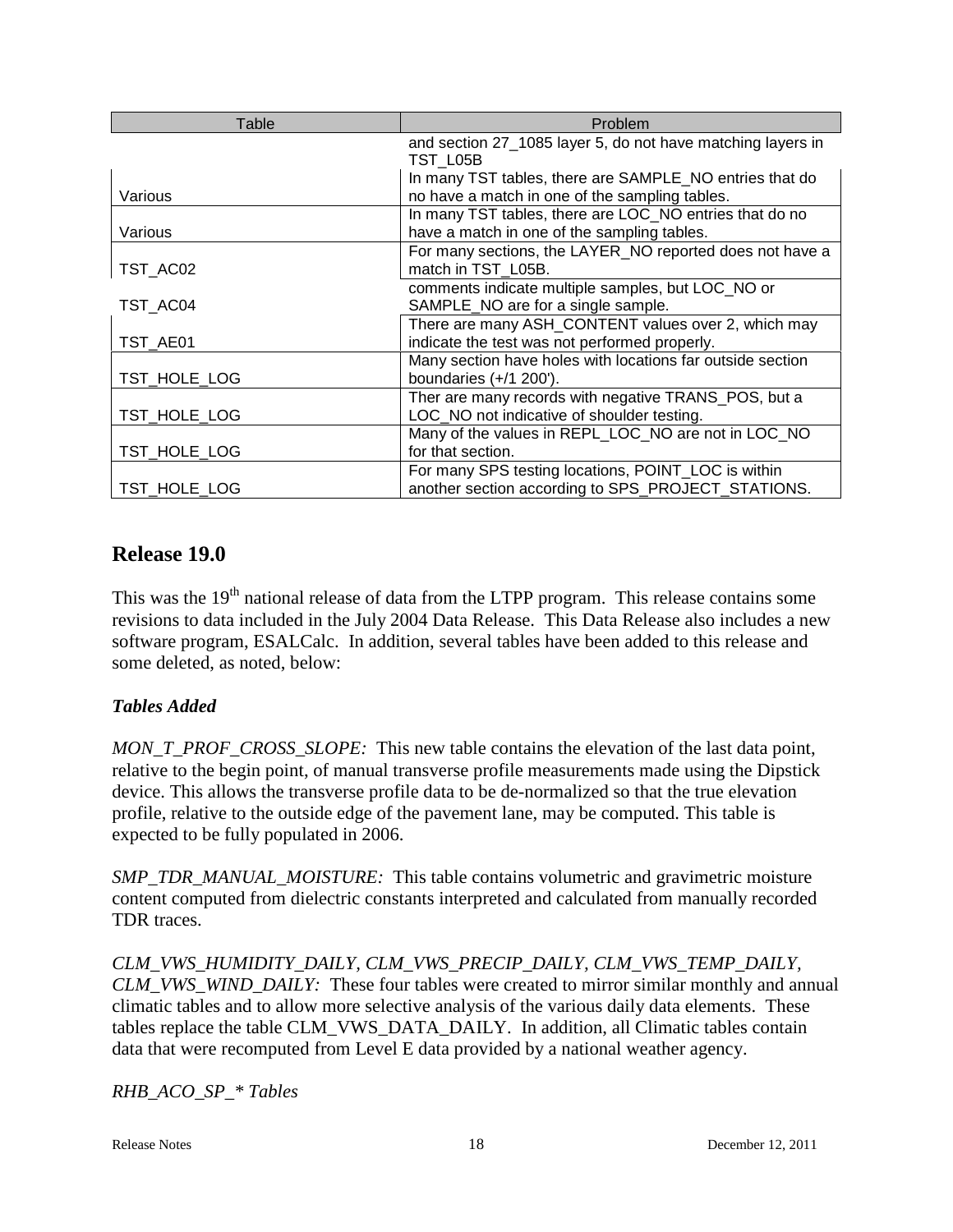Three new Rehabilitation tables were added to this SDR. These tables are used for non-recycled asphalt pavement overlays using SuperPave properties. The tables and their description are listed in the table below:

| <b>SDR Table Name</b> | <b>Contents</b>                                             |
|-----------------------|-------------------------------------------------------------|
| RHB_ACO_SP_AGGR_PROP  | This table contains Superpave AC overlay aggregate          |
|                       | properties                                                  |
| RHB_ACO_SP_MIX PROP   | This table contains Superpaye AC overlay mixture properties |
|                       | as placed                                                   |
| RHB ACO SP PROP       | This table contains Superpave AC overlay asphalt cement     |
|                       | properties                                                  |

#### *Tables Removed*

*MON\_T\_PROF\_DEV\_CONFIG:* This table contains information on equipment configuration settings used to capture, digitize, and interpret transverse profile measurements using the photographic and manual dipstick measurement methods. Note that transverse profile measurements based on the photographic method are obtained at the same time as the photographs for the film-based distress interpretations. Since this table provides little information to the data user, it is no longer included in the SDR.

#### *Rehabilitation Tables*

Several Rehabilitation tables were removed from this Data Release since there are no data stored in the tables. Listed below are the tables that have been removed:

RHB\_CMRAP\_COMBINED\_AGG RHB\_CMRAP\_LAB\_AGED\_AC RHB\_CRACK\_SEAT\_PCC RHB\_PCCO\_STEEL RHB\_PRESSURE\_RELIEF RHB\_RCYPCC\_COMBINED\_AGGR RHB\_RCYPCC\_CONSTRUCTION RHB\_RCYPCC\_JOINT RHB\_RCYPCC\_MIXTURE RHB\_RCYPCC\_NEW\_AGGR RHB\_RCYPCC\_STEEL RHB\_RCYPCC\_STRENGTH

#### *SPS Tables*

Several SPS tables were removed from this Data Release since there are no data stored in the tables. Listed below are the tables that have been removed: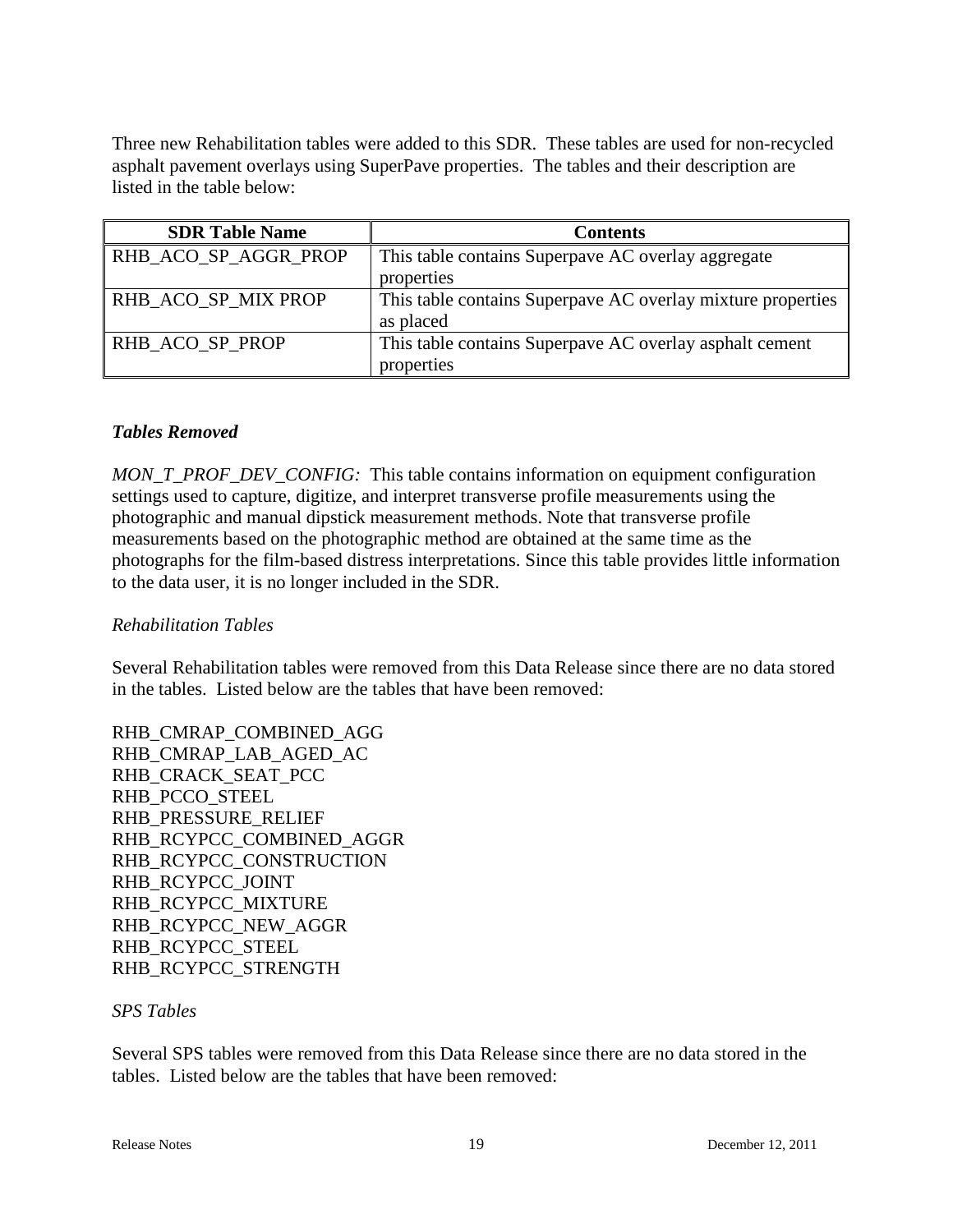SPS4\_TRANSIENT\_GENERAL SPS4\_TRANSIENT\_MEASURE SPS6\_TRANSFER\_EFFICIENCY SPS7\_LOAD\_TRANSFER SPS7\_PCC\_CRACK\_SEAL SPS7\_ TRANSFER\_EFFICIENCY SPS7\_UNDERSEALING SPS8\_PCC\_FULL\_DEPTH SPS9\_AC\_PATCHES SPS9\_DIAMOND\_GRIND SPS9\_PCC\_JOINT\_RESEAL SPS9\_RUT\_LEVEL\_UP SPS9\_UNDERSEALING

*TST\_SC06:* This table was intended to contain measurements of excess asphalt in bituminous mixtures obtained by using a loaded wheel and sand cohesion. Although the table structure exists, no data for this test were ever loaded into the database. Since this table is empty, it is not included in the SDR.

*TST\_SC13:* This table was intended to contain measurements of the polish value of aggregates used in chip seals applied to SPS-3 sections only. Although the table structure exists, no data for this test were ever loaded into the database. Since this table is empty, it is not included in the SDR.

*TRF\_MONITOR\_BASIC\_INFO:* This table has been replaced by outputs from the ESALCalc software.

#### *Other Additions to Release 19.0*

#### *ESALCalc Software*

A computer program called ESALCalc is included in the January 2005 SDR. This software will compute annual ESAL estimates from traffic monitoring data and pavement structure data. A manual is included with the software.

#### *Restructuring of Data Modules and CD Contents*

Two data modules had to be restructured due to database size limitations in Microsoft<sup>®</sup> Access 2000. The Climate module was split into three databases: Climate\_Daily\_Humid\_Precip, Climate Daily Temp\_Wind, and Climate Summary Data. The two Climate Daily \* databases contain daily tables, while the Climate\_Summary\_Data database contains monthly, annual, and all other Climate tables.

The Seasonal Monitoring Program (SMP) module was divided into two new databases: Seasonal\_Monitoring and Seasonal\_Monitoring\_TDR\_Meas. The time-domain reflectometry (TDR) measurement tables are in the Seasonal\_Monitoring\_TDR\_Meas database, while all other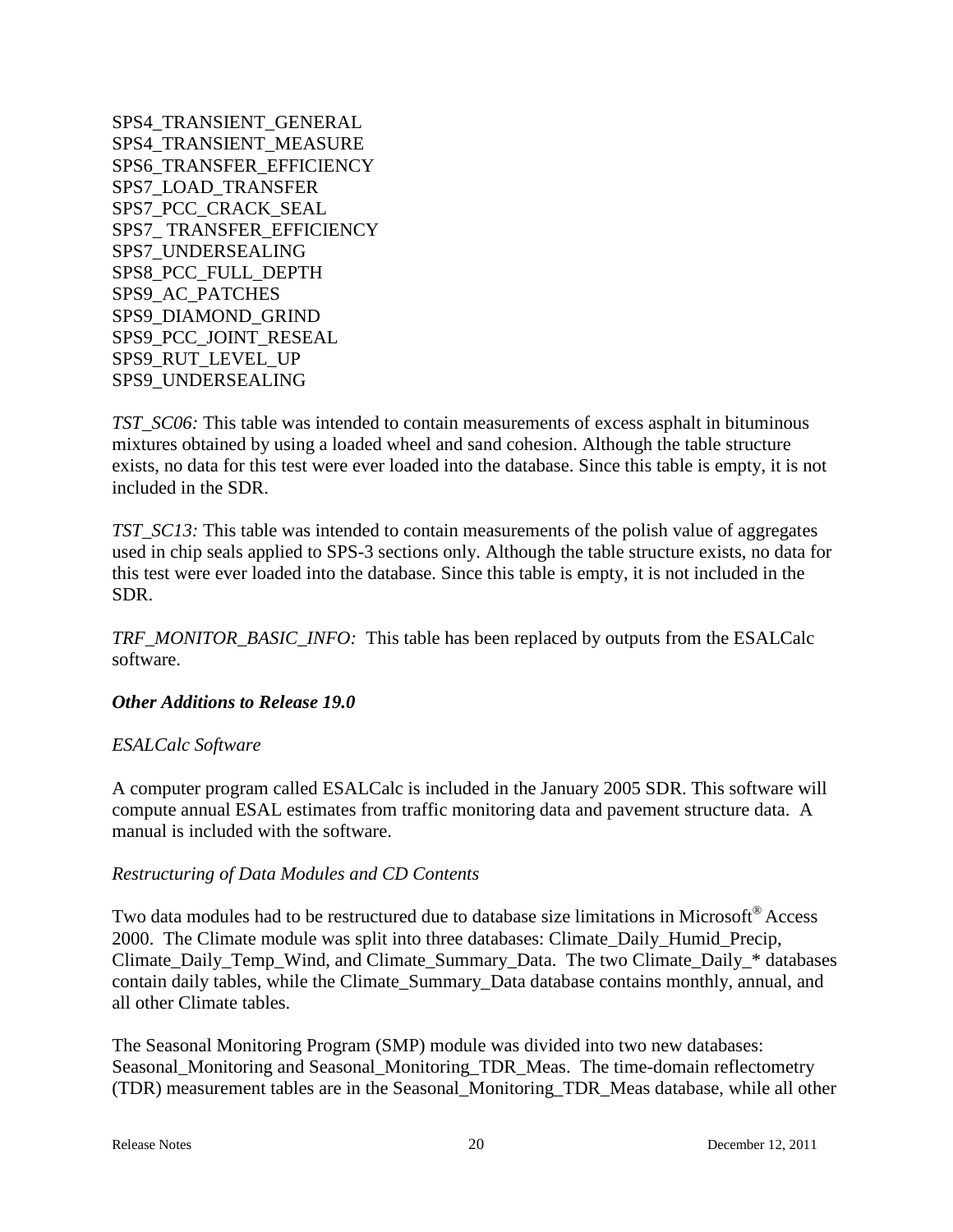SMP tables are in the Seasonal\_Monitoring database.

In addition, the data modules had to be rearranged on CDs 1 and 2. The SMP and Backcalculation modules were added to CD 2, which also contains FWD Measurements. This CD has been renamed "Seasonal Monitoring and Deflection". CD 1 remains the same, minus the SMP and Backcalculation modules. CD 1 is referred to as the "Primary Data Set".

#### *Issues Identified Since Release 18.0*

Below is a table that describes data issues found during a review of the July 2004 Data Release. Data analysts should review this list when performing research.

| <b>Table</b>           | <b>Issue</b>                                                    |
|------------------------|-----------------------------------------------------------------|
| <b>AWS_HOURLY_DATA</b> | For site 350101, the pyranometer readings are suspect.          |
|                        | The TRAFFIC_RS field is not populated correctly for some        |
| EXPERIMENT_SECTION     | records.                                                        |
|                        | For certain sections, the faulting values are very              |
| MON_DIS_JPCC_FAULT     | inconsistent over time.                                         |
|                        | The POINT_LOC value assigned to a given crack or joint          |
| MON_DIS_JPCC_FAULT     | varies slightly over time on some sections.                     |
|                        | For certain POINT_LOC's on given section, there are large       |
| MON_DIS_JPCC_FAULT     | spikes in the measured faulting value.                          |
|                        | For a given POINT_LOC, the CRACK_OR_JOINT                       |
| MON_DIS_JPCC_FAULT     | designation changes over time for some sections.                |
| MON_DIS_*_REV          | Many null values should, in fact, be recorded as zero.          |
| MON_DIS_AC_REV         | The fatigue cracking values on 010102 are suspect.              |
|                        | For 185518, OTHER indicates multiple patches, while the         |
| MON_DIS_CRCP_REV       | patching fields indicate only one.                              |
|                        | For a number of sites, BEFORE_TEMP and                          |
|                        | AFTER_TEMP are zero during summer months, indicating            |
| MON_DIS_AC_REV         | that the values should probably be null instead.                |
|                        | On section 485328, $1/22/01$ , PHOTO_VIDEO = P, but             |
| MON_DIS_CRCP_REV       | comments indicate no pictures obtained.                         |
|                        | 485274, 2/11/97 has LONG_JOINT_SEAL_NO = 0,                     |
| MON_DIS_CRCP_REV       | $LONG_JON\_SEAL\_DAM_L > 0.$                                    |
|                        | Inconsistent rating of transverse cracking on sections          |
| MON_DIS_JPCC_REV       | 290704, 290705.                                                 |
|                        | For a number of surveys on various sites, the number of         |
| MON_DIS_JPCC_REV       | map cracking areas is zero, but the area is non-zero.           |
| MON_DIS_JPCC_REV       | Inconsistent rating of map cracking on section 100210.          |
|                        | On section 124000, 7/21/99, OTHER indicates presence of         |
| MON_DIS_JPCC_REV       | map cracking, though map cracking field contains zeroes.        |
|                        | For 313033, 11/16/99 and 290605, 7/20/95,                       |
| MON_DIS_JPCC_REV       | PUMPING_NO = $0$ while PUMPING_L > 0.                           |
|                        | For the 8/7/91 survey on the 2906 <sup>**</sup> sections, OTHER |
| MON_DIS_JPCC_REV       | indicates pumping, while the pumping fields indicate none.      |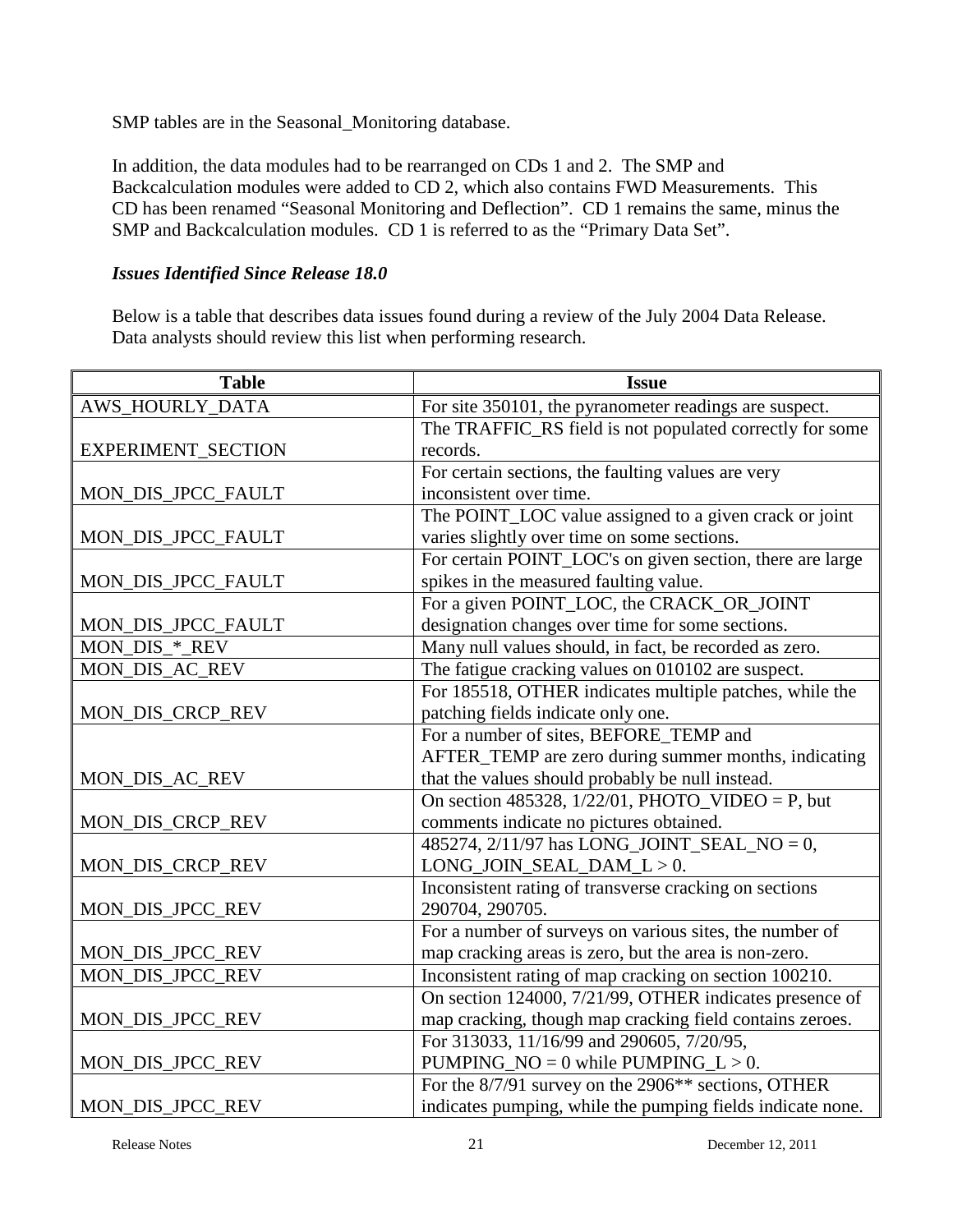| <b>Table</b>               | <b>Issue</b>                                                                            |
|----------------------------|-----------------------------------------------------------------------------------------|
|                            | For 18A430, 5/1/91 and 370201, 9/19/02, OTHER indicates                                 |
| MON_DIS_JPCC_REV           | polished aggregate, but POLISH_AGG_ $A = 0$ .                                           |
|                            | EDGE and WHEELPATH measurements differ by >                                             |
| MON_DIS_JPCC_FAULT         | 12mm.                                                                                   |
|                            | Various fault values are entered to 0.1mm, but the device is                            |
| SMP_JOINT_FAULT            | supposed to read to 1mm only.                                                           |
|                            | Temperatures very low for certain dates on sections                                     |
| SMP_ATEMP_RAIN_HOUR        | 131031(-42) and 351112 (-49).                                                           |
|                            | Hourly average in HOUR outside min and max values in                                    |
| SMP_ATEMP_RAIN_DAY         | DAY.                                                                                    |
|                            | Sections 274040 (9/22/93), 484143 (9/25/97), and 833802                                 |
| SMP_ELEV_PCC_DATA          | (various dates) have questionable elevation data.                                       |
|                            | Questionable elevation data on 310114, 390901, 460804,                                  |
| SMP_ELEV_AC_DATA           | 469187, 501002, 831801, and 906405.                                                     |
|                            | 483739 (2/15/97) has null daily values where there is                                   |
| SMP_ATEMP_RAIN_DAY         | sufficient info in the hourly table $(>20$ hours) to calculate it.                      |
|                            | 483739, THERM_NO = $18$ (after 5/6/00) and $\frac{11}{(after 6/6/00)}$                  |
| SMP_MRCTEMP_AUTO_DAY_STATS | have very high values - looks like bad sensor.                                          |
|                            | 180901, 0902, 0904, and 0905 have zero                                                  |
| SPS9_PMA_PROFILE           | PROFILE_INDEX, which is not a reasonable value.                                         |
| TRF_EQUIPMENT_MASTER       | Where sensor type is null, it should be N.                                              |
|                            | 460901, FIELD_SET = 1 has multiple construction                                         |
|                            | numbers associated with it - which can cause incorrect CN                               |
| TST_HOLE_LOG               | assignment.                                                                             |
|                            | 089020, FIELD_LAYER_NO = 4 has an average thickness                                     |
| TST_AC01                   | of zero.                                                                                |
|                            | 2606** layers 4, 5, 6, 260902 layers 5, 6, 7, 469197 layer 5,                           |
|                            | and 511423 layer 6 do not have matching layers in                                       |
| TST_AC01_LAYER             | TST_L05B.<br>For 18A959, there are records with FIELD_LAYER_NO =                        |
|                            |                                                                                         |
| TST_AC01_LAYER             | 1 (which would be subgrade).<br>In many TST tables, there are SAMPLE_NO entries that do |
| Various                    | not have a match in one of the sampling tables.                                         |
|                            | In many TST tables, there are LOC_NO entries that do no                                 |
| Various                    | have a match in one of the sampling tables.                                             |
|                            | In many TST tables, there are LAYER_NO entries that do                                  |
| Various                    | no have a match in TST L05B.                                                            |
|                            | Some records in TST_AE03, PC03, PC06,                                                   |
|                            | SS01_UG01_UG02, SS04_UG08, UG04_SS03, and                                               |
|                            | UG05_SS05 have test results reported for layers                                         |
|                            | inappropriate for the test type (bound layers for unbound                               |
| Various                    | tests, $etc$ ).                                                                         |
|                            | Comments indicate multiple samples, but LOC_NO or                                       |
| TST_AC04                   | SAMPLE_NO are for a single sample.                                                      |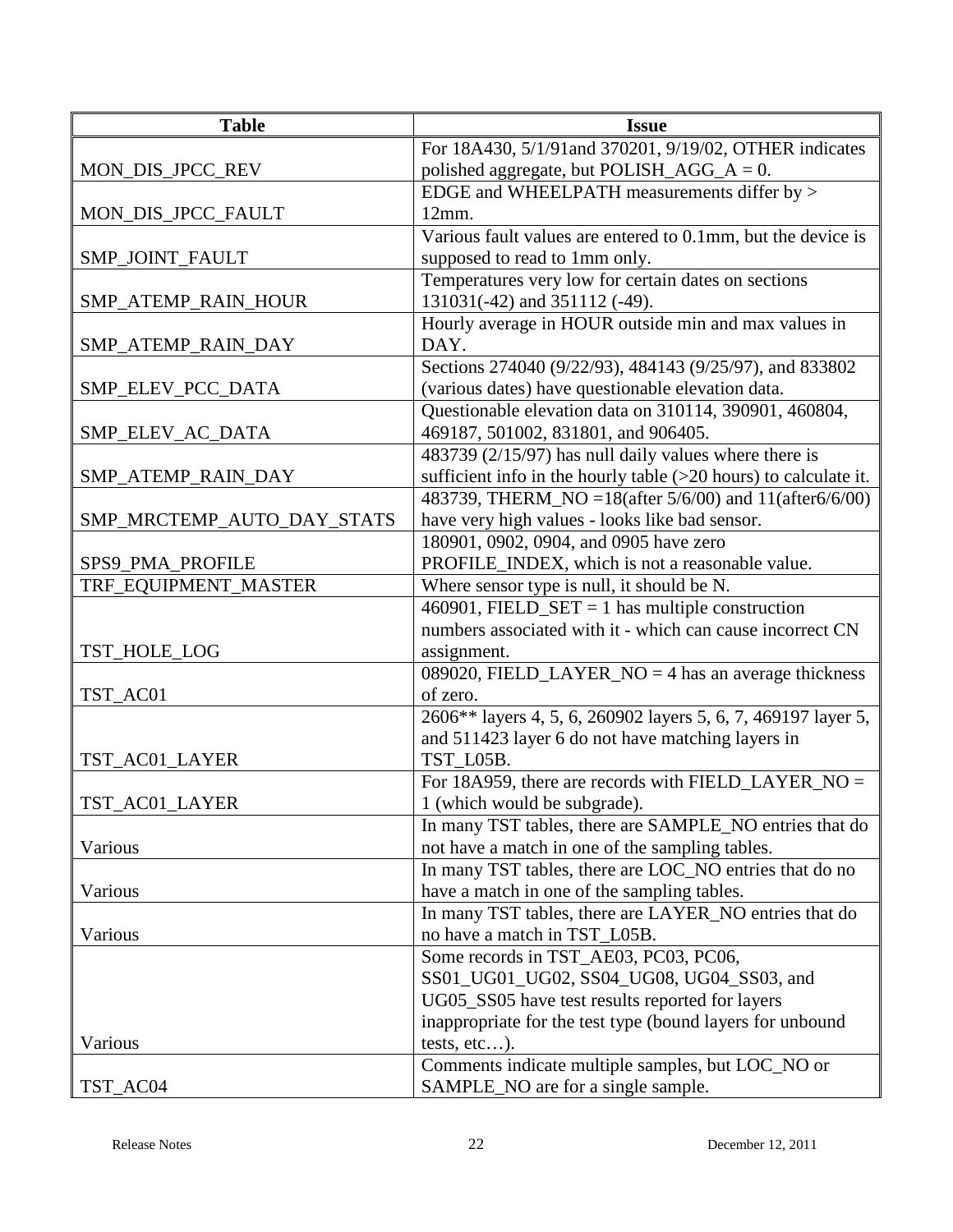| <b>Table</b> | <b>Issue</b>                                                |
|--------------|-------------------------------------------------------------|
|              | There are many ASH_CONTENT values over 2, which             |
| TST_AE01     | may indicate the test was not done properly.                |
|              | Many sections have holes with locations far outside section |
| TST_HOLE_LOG | boundaries $(+/- 200')$ .                                   |
|              | There are many records with negative TRANS_POS, but a       |
| TST_HOLE_LOG | LOC_NO not indicative of shoulder testing.                  |
|              | Many of the values in REPL_LOC_NO are not in LOC_NO         |
| TST_HOLE_LOG | for that section.                                           |
|              | For many SPS testing locations, POINT_LOC is within         |
| TST_HOLE_LOG | another section according to SPS_PROJECT_STATIONS.          |
|              | Several records have inconsistent LAYER_TYPE and            |
| TST L05B     | DESCRIPTION.                                                |

# **Release 18.0**

This was the 18th national release of data from the LTPP program. This release contains some revisions to data included in the January 2004 Data Release. New tables included for the first time in this release and updates are noted in the following:

## *Ground Penetrating Radar Module*

In 2003, Ground Penetrating Radar (GPR) measurements were performed on a subset of LTPP sections to provide an estimate of layer thickness variations within the monitoring portion of the test section. The measurements were performed on all SPS-1 project sites still in-service at the time. Measurements were also performed on one selected SPS-2, and SPS-5, and SPS-6 project site. The results of the measurements are stored in the GPR data module. Listed below are the tables and a brief description of each:

| <b>SDR Table Name</b>  | <b>Contents</b>                                                |
|------------------------|----------------------------------------------------------------|
| <b>GPR MASTER</b>      | One record is included in GPR MASTER for each                  |
|                        | measurement pass on a test section. Typically there are two    |
|                        | measurement passes on a test section.                          |
| <b>GPR THICK POINT</b> | This table contains the results of the thickness               |
|                        | interpretations from the GPR measurements.                     |
| <b>GPR THICK SECT</b>  | This table contains statistics on the thickness and dielectric |
|                        | constant from data contained in the GPR THICK POINT            |
|                        | table whose stations fall inside the monitoring portion of the |
|                        | test section.                                                  |
| <b>GPR LINK LAYER</b>  | This table provides a link between pavement layers             |
|                        | identified in the GPR measurements and pavement layers         |
|                        | identified by other means. It is not possible to identify      |
|                        | layers with similar material properties with GPR               |
|                        | measurements. To analyze GPR data, multiple layers in the      |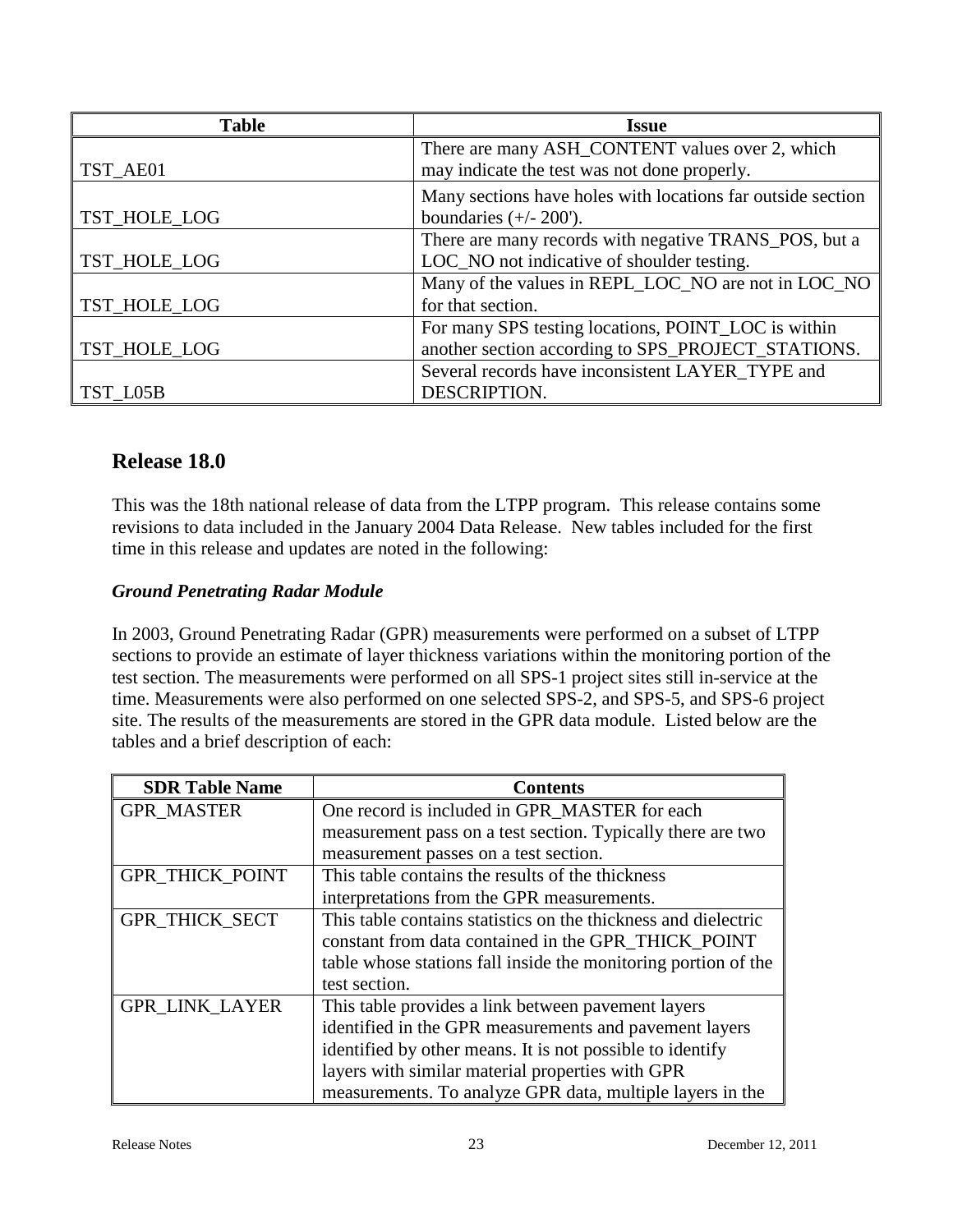| <b>SDR Table Name</b> | <b>Contents</b>                                                     |
|-----------------------|---------------------------------------------------------------------|
|                       | physical pavement structure can be combined into a single<br>layer. |

#### *Drainage Inspection Tables*

Three new tables were added to the Monitoring module containing data information on the condition of the edge drain systems installed at the SPS-1, and -6 projects. In the future, tables may be added for other drainage feature evaluations. Listed below are the tables and a brief description of each:

| <b>SDR Table Name</b>    | <b>Contents</b>                                       |
|--------------------------|-------------------------------------------------------|
| <b>MON_DRAIN_MASTER</b>  | This table contains information on the permanent      |
|                          | features of the edge drain system and the location of |
|                          | the lateral openings.                                 |
| MON_DRAIN_CONDITION      | This table contains information regarding the         |
|                          | condition of the lateral openings and the area around |
|                          | the lateral openings at the time of inspection.       |
| <b>MON DRAIN INSPECT</b> | This table contains information on the results of the |
|                          | video edge drain inspection.                          |

*TST\_UNBOUND\_SPEC\_GRAV:* This table contains the specific gravity of unbound base and subgrade materials. Since this test was not specified in the original material test guidelines for LTPP sections, data are only available for a subset of test sections. The current source of this data is from resilient modulus tests performed by one of the LTPP contract laboratories. Although not required, that laboratory contractor included this measurement in their test results. Test data are currently available for test sections in the North Atlantic and Southern Regions. Depending on budget constraints, it is planned to obtain these measurements from SPS project sites in the future. There are no plans to obtain this data from other GPS test sections. This table is currently undergoing population and not all of the available data have been entered.

#### *Climate Data*

This release contains a major data update to the Climatic module covering the period from 1997 to 2002. Additions and corrections were made to the CLM\_SITE\_VWS\_LINK table to add links for test sections and SPS projects missing in the previous data releases. The QC on the CLM tables was run with a "no manual upgrade" policy. A very small percentage of records failed one or more checks and were left in the database with a non-level E RECORD\_STATUS.

#### *Data Dictionary and Codes*

This data release contains a major revision to the data dictionary contained in the LTPPDD table and the codes contained in the CODES table. Some of the revisions included removing fields no longer needed, modifying field descriptions, updating the field indicating the data sheet used to record the data, and adding missing codes.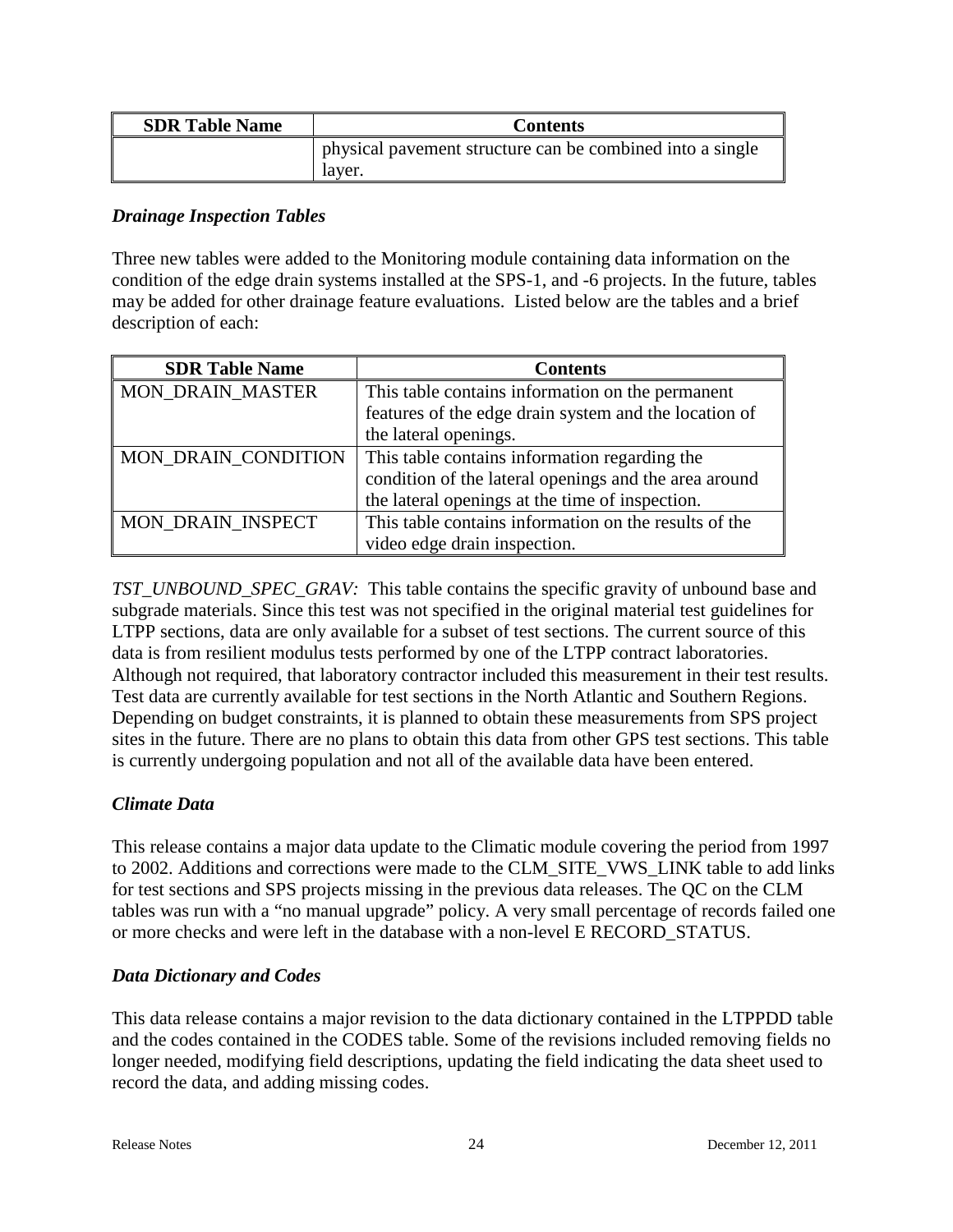#### *Tables Removed*

Three tables that were included in previous releases were removed from this release. TST L06 and TST\_L07, which contained the sample disposal record for AC and PCC specimens, were removed since they contained information of little use to a data analyst. The table SMP\_WATERTAB\_DEPTH\_AUTO was also excluded since there was no data in the table, and no data is expected in the future.

## **Release 17.0**

Data Release 17.0 was made available in January 2004. This release contains some revisions to data included in the July 2003 Data Release. No changes or updates have been made to data in the climatic and dynamic load response modules.

#### *Superpave Asphalt Binder and Mixture Tests*

Data Release 17 contains, for the first time, the data from Superpave-related asphalt binders and mixtures. This data includes test results from the dynamic shear rheometer, bending beam rheometer, direct tension, gyratory compaction, and volumetric and gravimetric properties of gyratory compacted specimens. This data represents only a partial set of available data. LTPP contractors are still in the process of entering these data and resolving errors. More data are expected to be included in Release 18. Data users are encouraged to contact LTPP Customer Service with questions or problems that they may find in the contents of these new tables.

| <b>SDR Table Name</b> | <b>Contents</b>                                         |
|-----------------------|---------------------------------------------------------|
| <b>TST LINK LAYER</b> | Links between TST_ID and layers in TST_L05B             |
| TST_LINK_SAMPLE       | Links between TST_ID and samples in                     |
|                       | TST SAMPLE LOG                                          |
| TST_AE07_MASTER       | Sample and configuration information for Dynamic Shear  |
|                       | Rheometer (DSR) test                                    |
| TST_AE07_DATA         | Data from Dynamic Shear Rheometer (DSR) test            |
| TST_AE08_MASTER       | Sample and configuration information for Bending Beam   |
|                       | Rheometer (BBR) test                                    |
| TST AE08 DATA         | Data from Bending Beam Rheometer (BBR) test             |
| TST_AE09_MASTER       | Sample and configuration information for Direct Tension |
|                       | (DT) test                                               |
| TST_AE09_DATA         | Data from Direct Tension (DT) test                      |
| TST SP01 MASTER       | Sample and configuration information for gyratory       |
|                       | compaction test                                         |
| TST_SP01_DATA         | Data from gyratory compaction test                      |
| TST SP02              | Asphalt mix volumetric and gravimetric information      |

To store these data, the following eleven tables were added to the material test module (TST).

Since some of these tests represent samples of materials used in more than one layer on multiple test sections, a field named TST\_ID is used as primary key in these tables to link material test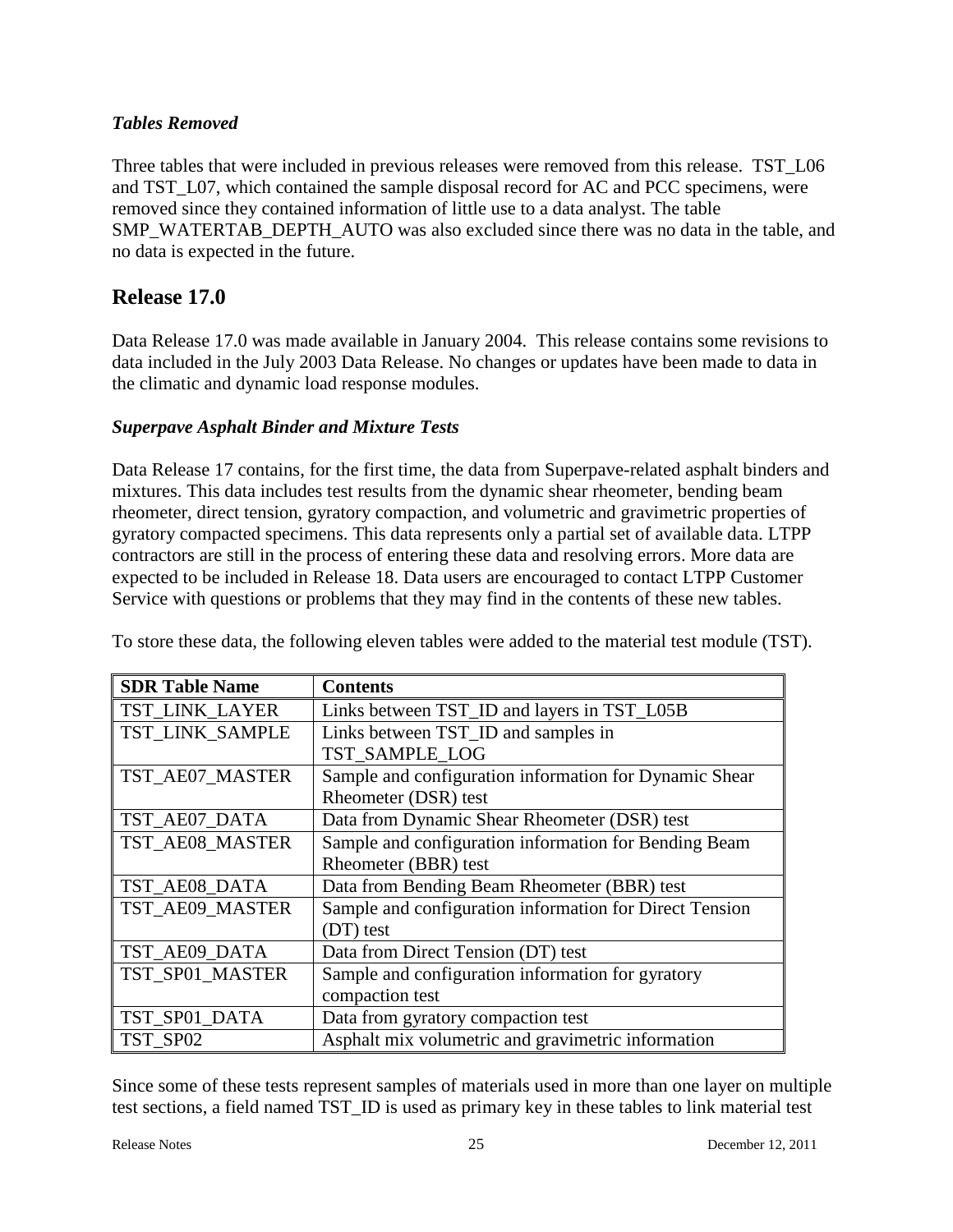results to test sections and pavement layers. The TST\_LINK\_LAYER table provides a linkage between TST\_ID and test sections and pavement layers in the TST\_L05B table, using the fields STATE\_CODE, SHRP\_ID, CONSTRUCTION\_NO, and LAYER\_NO. The TST\_LINK\_SAMPLE table provides linkage between TST\_ID and material sampling information contained in TST\_SAMPLE\_LOG using the fields STATE\_CODE, SHRP\_ID, FIELD\_NO and SAMPLE\_NO.

## *Supplemental Test Section QC*

This is the first data release that includes the results of quality checks on data from supplemental test sections constructed on the Specific Pavement Studies sites. The RECORD\_STATUS field in records for supplemental test sections should now be populated as it is for other test sections. Although the majority of the new checks worked as expected, data users may find some anomalies that have not been corrected. Please contact LTPP Customer Service with questions or issues related to supplemental section QC.

#### *SPS 9 Construction Data*

SPS-9 construction data was first released in the July 2003 data release. Work continues on entering SPS-9 construction data to the SPS module.

## *Traffic Monitoring Data*

Processing of traffic monitoring data collected between 1999 and 2002 has been substantially completed. Work continues on loading and resolving errors in "problem" data sets from this time period. More traffic monitoring data is expected to be available in the next data release.

#### *Distress Data*

Distress data processed by version 1.0 of the Padias software is being reprocessed with version 4.2 of the software. Distress survey records that have been migrated to the MON\_DIS\_PADIAS42 tables over the past several data releases have been removed from the MON DIS PADIAS tables.

# **Release 16.0**

Data Release 16.0 was available in July 2003. This release contains some revisions to data included in the January 2003 Data Release and includes new pavement monitoring, construction and materials test data collected through May 2003.

One new table, TRF\_MONITOR\_LTPP\_LN, was added to the Traffic module for this release. Another table, TRF\_MONITOR\_AXLE\_DISTRIB, was restructured. The old TRF\_MONITOR\_AXLE\_DISTRIB table was structured as one record per axle type per weight bin or 160 records per site per year. All bins and all axle types are present for every site (even some without weight data). The new TRF\_MONITOR\_AXLE\_DISTRIB has one record per